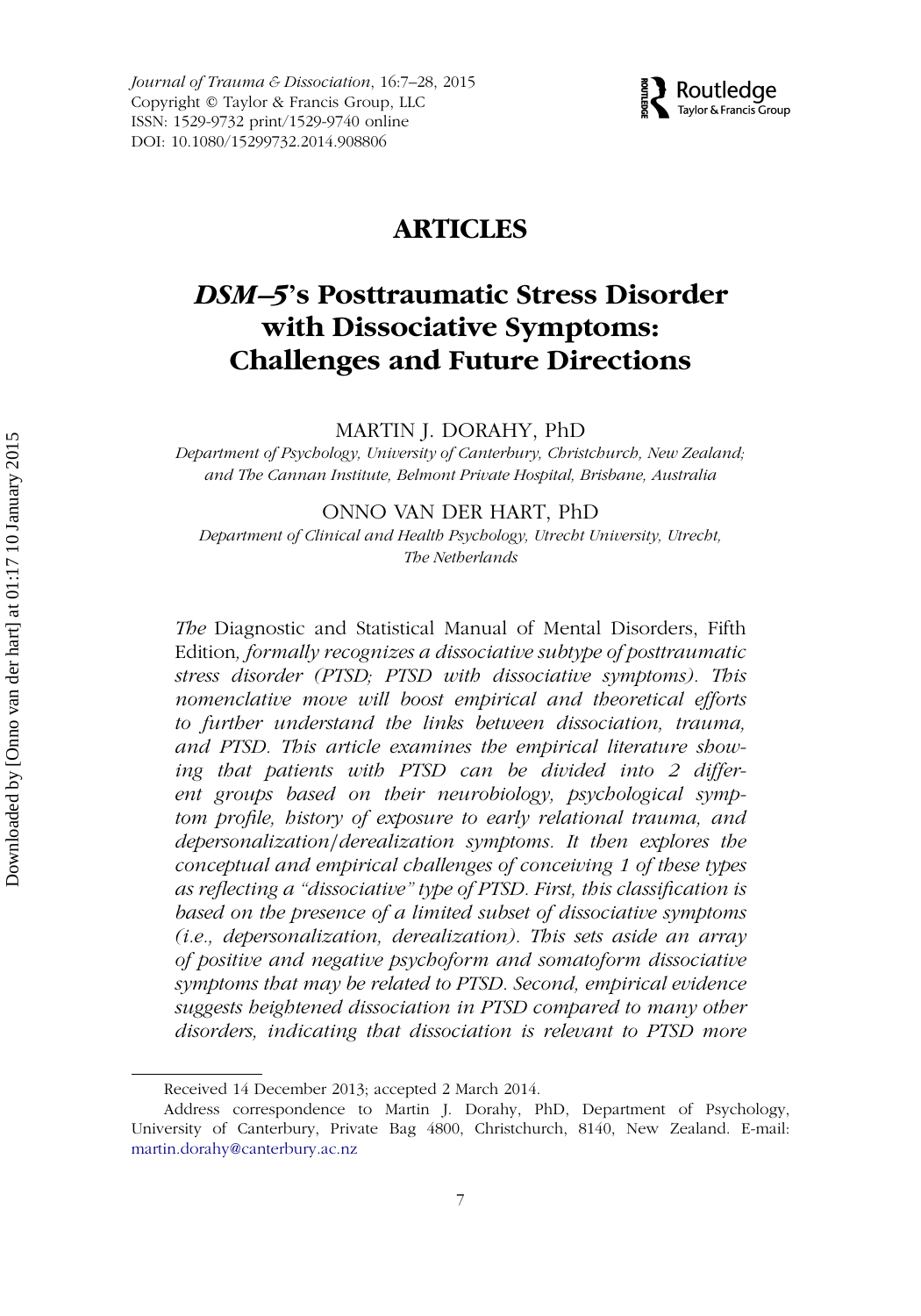*broadly rather than simply to the so-called dissociative subtype. This article sets out important issues to be examined in the future study of dissociation in PTSD, which needs to be informed by solid conceptual understandings of dissociation.*

*KEYWORDS posttraumatic stress disorder, dissociative subtype of posttraumatic stress disorder, dissociation, positive and negative dissociative symptoms*

The *Diagnostic and Statistical Manual of Mental Disorders, Fifth Edition* (*DSM–5*), has ratified a dissociative subtype of posttraumatic stress disorder (PTSD) referred to as "PTSD with dissociative symptoms" (American Psychiatric Association [APA], [2013\)](#page-17-0). Characterized by the combination of PTSD as well as depersonalization and*/*or derealization symptoms, the subtype reflects clinical observation and growing empirical data that "dissociation is a highly salient facet of posttraumatic psychopathology in a subset of individuals with PTSD" (Wolf, Miller, et al., [2012,](#page-21-0) p. 698). Officially recognizing dissociation, at least in a subtype of PTSD, has considerable clinical merit. For example, the move should require clinician familiarity with and screening for dissociative symptoms, increasing assessment and intervention of trauma-related dissociation (Dalenberg & Carlson, [2012\)](#page-18-0). Enthusiasm for the dissociative subtype of PTSD has generated supportive research findings, which represents a positive step in bringing the importance of trauma-related dissociation into clinical and empirical focus (Lanius, Brand, Vermetten, Frewen, & Spiegel, [2012\)](#page-19-0). With the burgeoning evidence base and *DSM–5* recognition, an initial breakthrough has been made in formally acknowledging a relationship between PTSD and dissociation. Now directions for further progression require serious attention.

There is an ongoing debate regarding the nature of the relationship between PTSD and dissociation (e.g., Brett, [1996;](#page-17-1) Carlson, Dalenberg, & McDade-Montez, [2012;](#page-18-1) Chu, [1998;](#page-18-2) Dalenberg & Carlson, [2012;](#page-18-0) Simeon, [2007;](#page-20-0) Van der Hart, Nijenhuis, & Steele, [2006\)](#page-21-1). We argue that major conceptual considerations with the current *DSM* formulation need further explication. For example, the dissociative subtype of PTSD as it is now described does not capture the breadth of trauma-related dissociative symptoms documented in the literature (Dalenberg & Carlson, [2012;](#page-18-0) Lanius et al., [2012;](#page-19-0) Wolf, [2013\)](#page-21-2). Thus, only a restrictive subset is recognized, creating an artificial and false dichotomy between (a) different dissociative symptoms in PTSD and (b) a PTSD that is dissociative and one that apparently is not. This false dichotomy is especially curious because even individuals with so-called nondissociative PTSD have elevated dissociative symptoms compared to those with non-trauma-related psychopathology (see "Dissociation and PTSD: *Empirical* Link Not Limited to a Subset of PTSD"). The aim of this article is to explore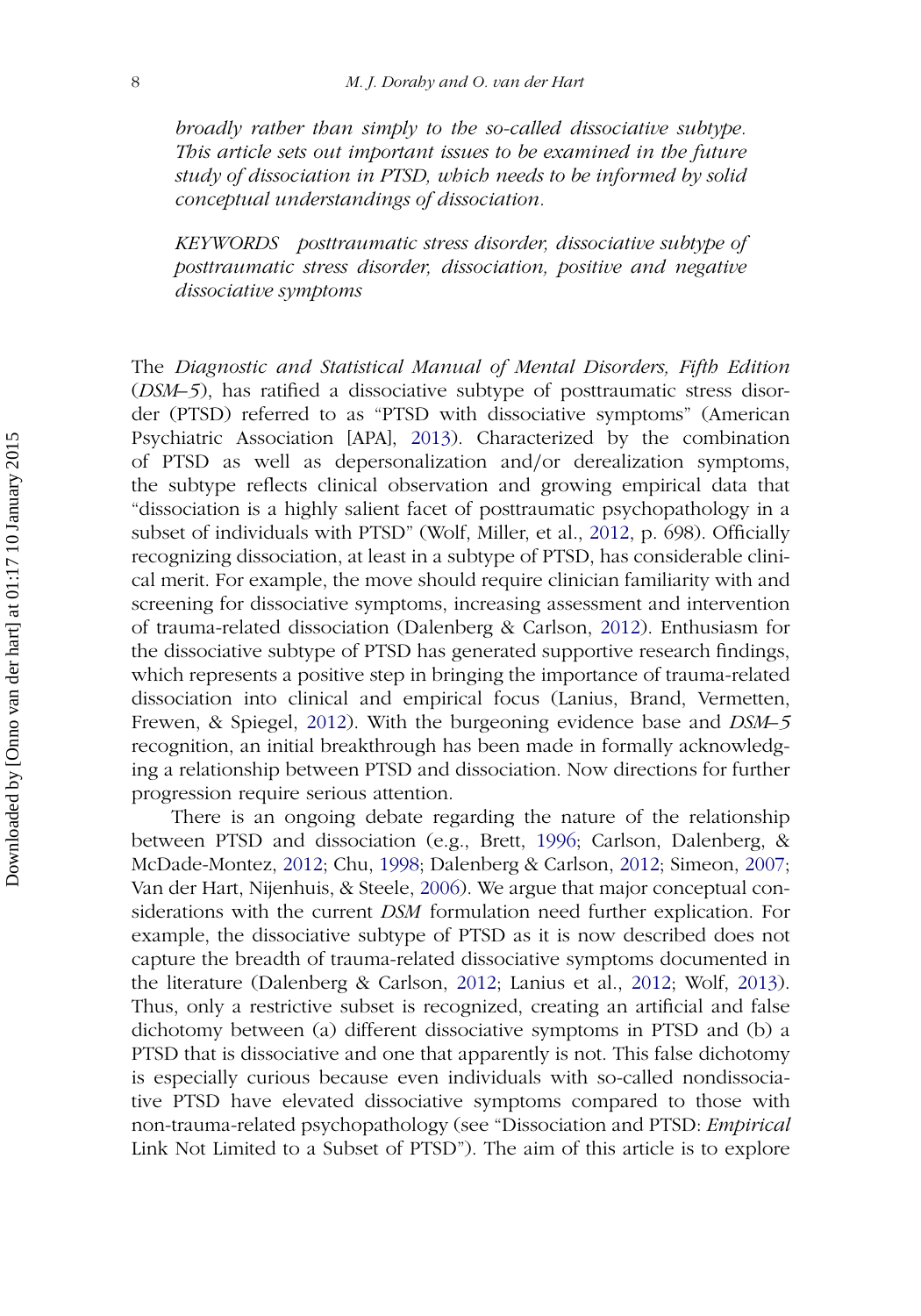the conceptual and empirical challenges of a "dissociative" and "nondissociative" PTSD by first examining the empirical literature showing that patients with PTSD can be divided into two different groups based on their neurobiology, psychological symptom profile, history of exposure to early relational trauma, and depersonalization*/*derealization symptoms. The article then probes the conceptual constructiveness of interpreting these findings as reflecting dissociative and nondissociative types of PTSD in future PTSD iterations in the *DSM.*

We argue that dissociation is characteristic of all PTSD. However, the symptom domain of dissociation as currently prescribed for a PTSD diagnosis, and for the dissociative subtype more particularly, is highly restrictive and limited to psychological manifestations. We further argue that limiting the dissociative subtype of PTSD to depersonalization and derealization symptoms is conceptually confusing because flashbacks and amnesia are also pathological dissociative manifestations that are present in the so-called nondissociative subtype. Consequently, although two types of PTSD are evident in the empirical literature, the labeling of one (dissociative PTSD) is based on a symptom domain (i.e., dissociation) that is also present in the other.

#### TWO DIFFERENT TYPES OF PTSD

Empirical data clearly show that the PTSD diagnosis does not reflect a unified construct (e.g., Alarcon, Deering, Glover, Ready, & Eddleman, [1997\)](#page-17-2). Rather, two different types of PTSD appear to exist that can be divided based on neurobiological and symptom profiles, severity and nature of trauma exposure, and intervention strategies (e.g., Cloitre, Petkova, Wang, & Lassell, [2012;](#page-18-3) Lanius et al., [2010,](#page-19-1) [2012;](#page-18-1) Resick, Suvak, Johnides, Mitchell, & Iverson, [2012\)](#page-20-1). Previous theoretical and empirical work has suggested that pathological dissociative symptoms may differentiate these two types (Bremner, [1999;](#page-17-3) Putnam et al., [1996;](#page-20-2) Waller, Putnam, & Carlson, [1996\)](#page-21-3).

#### General Population Research

Stein et al. [\(2013\)](#page-17-0) surveyed a very large general population sample from 16 countries using two depersonalization symptoms and one derealization symptom to represent dissociation. PTSD could be divided into high and low depersonalization*/*derealization symptoms (see [Table 1\)](#page-3-0). Having such dissociative symptoms was associated with more dissociative flashbacks and amnesia but not with more of the other PTSD symptoms. Dissociative PTSD was associated with more prior trauma, adverse childhood events, PTSD in childhood, suicidality, functional impairment, comorbid psychiatric illness prior to PTSD onset, and being male. The authors concluded that age of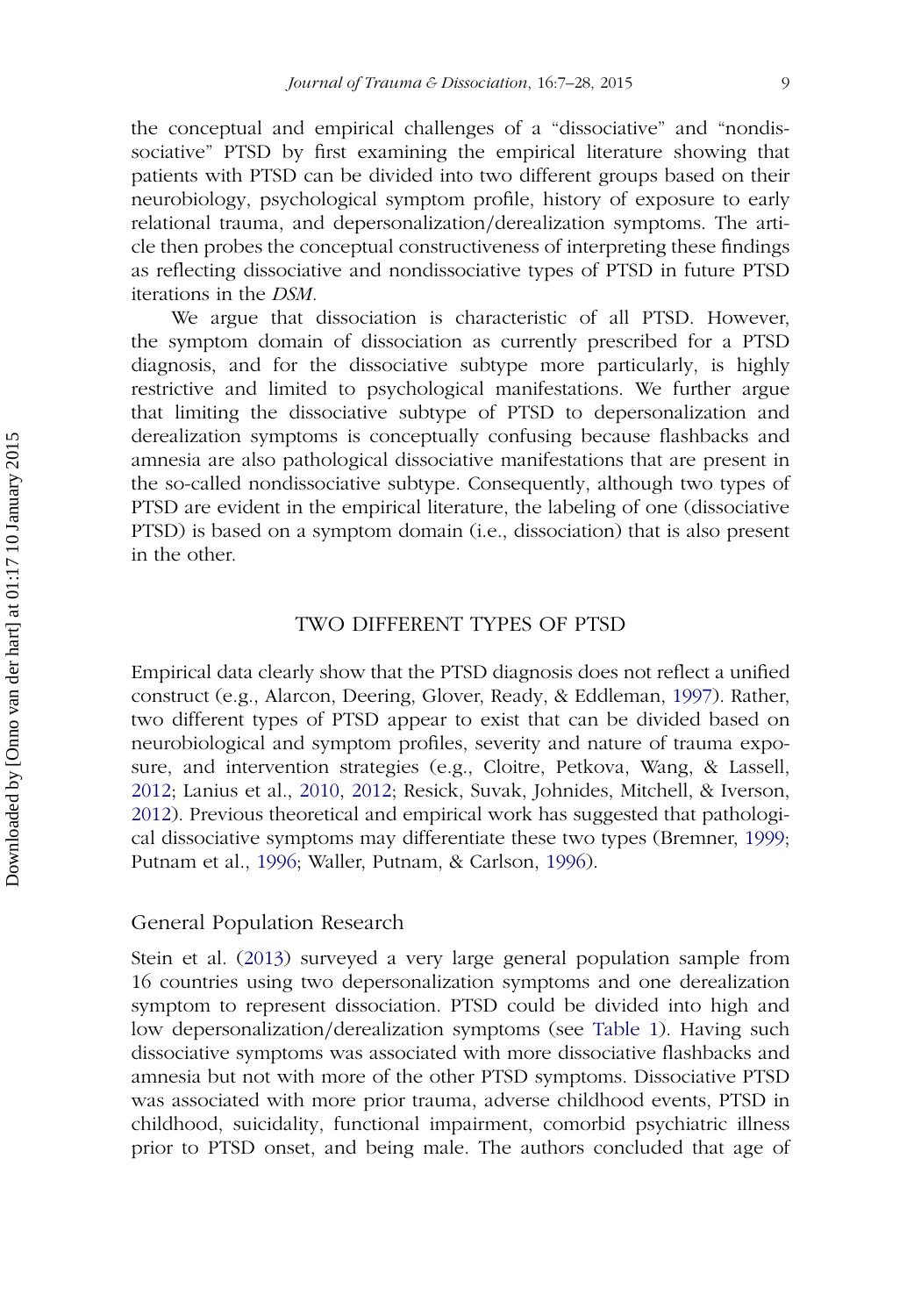| ֚֕֡                                                              |
|------------------------------------------------------------------|
|                                                                  |
|                                                                  |
| $\ddot{\phantom{0}}$                                             |
| ١                                                                |
| ĺ<br>i<br>֚֕֡<br>$\frac{1}{2}$                                   |
|                                                                  |
| $\frac{1}{2}$<br>֖֖ׅׅ֧ׅ֧ׅ֧֚֚֚֚֚֚֚֚֚֚֚֚֚֚֚֚֚֚֚֚֚֚֚֚֚֚֚֚֚֡֕֝֝֬֝֬֝֬ |
| l<br>(<br>I                                                      |
|                                                                  |
| i                                                                |
|                                                                  |
|                                                                  |
| ļ                                                                |
|                                                                  |

<span id="page-3-0"></span>TABLE 1 Statistical Differentiation of Two Types of PTSD **TABLE 1** Statistical Differentiation of Two Types of PTSD

 $\overline{\phantom{a}}$ 

| Dissociative PTSD<br>associated with <sup>a</sup>          | disorders before PTSD<br>violence, and parental<br>(e.g., abuse, neglect),<br>Higher frequency of<br>$\bullet$ Increased suicidality<br>• Increased functional<br>dependence, family<br>childhood adversity<br>childhood adversity<br>PTSD in childhood<br>More prior trauma<br>especially parental<br>mental illness and<br>More comorbid<br>Many forms of<br>Being male<br>impairment<br>substance<br>divorce<br>onset | More child and adult<br>More flashbacks<br>Severe PTSD<br>sexual abuse<br>symptoms                                  |
|------------------------------------------------------------|--------------------------------------------------------------------------------------------------------------------------------------------------------------------------------------------------------------------------------------------------------------------------------------------------------------------------------------------------------------------------------------------------------------------------|---------------------------------------------------------------------------------------------------------------------|
| Percentage in<br>dnor8 GSLd<br>dissociative                | of those with<br>0.003% (14.4%<br>PTSD)                                                                                                                                                                                                                                                                                                                                                                                  | those with<br>6% (12% of<br>PTSD)                                                                                   |
| Percentage in<br>classic PTSD<br>dnorg                     | 1.9%                                                                                                                                                                                                                                                                                                                                                                                                                     | 43%                                                                                                                 |
| Statistical method<br>dissociative PTSD<br>for determining | Cross-tabulation of<br>symptoms in last<br>those with PTSD<br>"sometimes" or<br>"often" for one<br>who scored<br>dissociative<br>or more<br>month                                                                                                                                                                                                                                                                        | LPA                                                                                                                 |
| Dissociation<br>measure                                    | - Depersonalization<br>the WHO menta<br>Three items from<br>- Derealization<br>health survey<br>taken from<br>the DES                                                                                                                                                                                                                                                                                                    | - Depersonalization<br>Three items from<br>- Derealization<br>awareness<br>the CAPS<br>$-$ Reduced                  |
| Sample (N)                                                 | population from<br>16 countries<br>(25,018)<br>General                                                                                                                                                                                                                                                                                                                                                                   | Veterans and their<br>$\begin{tabular}{c} s\texttt{pousses, all} \\ \texttt{trauma exposed} \\ (492) \end{tabular}$ |
| Study                                                      | Stein et al.<br>(2013)                                                                                                                                                                                                                                                                                                                                                                                                   | et al. (2012)<br>Wolf, Miller,                                                                                      |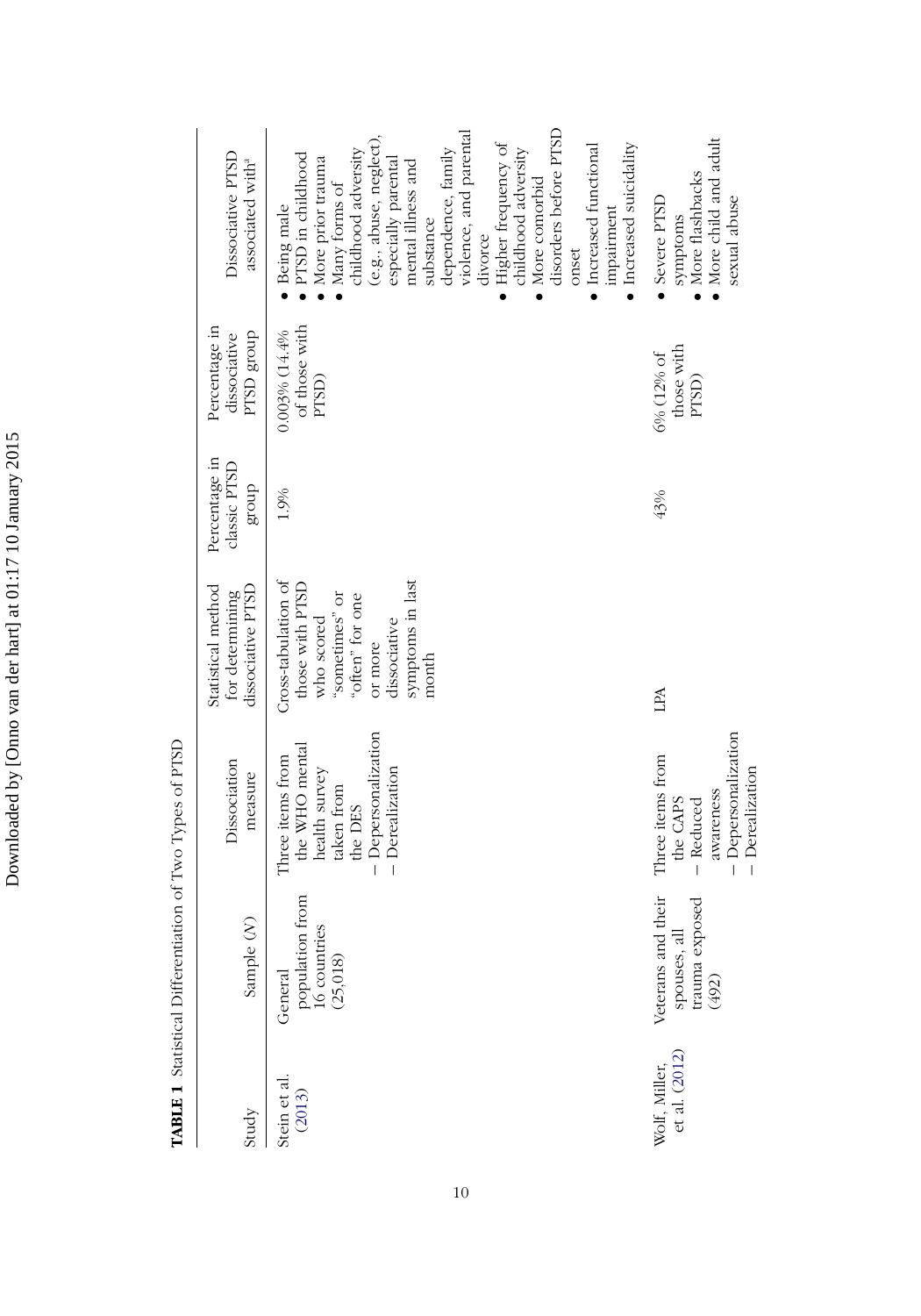| i<br>I<br>I<br>֪ׅ֡֝֬֝֝֬֝֝֟֝֬֝֬֝֝ <b>֟</b><br>I<br>is a signal<br>י אחיי הייחי<br>֠<br>֚<br>l<br>ι<br>I<br>ı<br>;<br>ļ | Ì<br>ኄ<br>J |
|-----------------------------------------------------------------------------------------------------------------------|-------------|
|                                                                                                                       |             |
|                                                                                                                       |             |
|                                                                                                                       |             |
|                                                                                                                       |             |
|                                                                                                                       |             |
|                                                                                                                       |             |
|                                                                                                                       |             |
|                                                                                                                       |             |
|                                                                                                                       |             |
|                                                                                                                       |             |
|                                                                                                                       |             |
|                                                                                                                       | ׇ֚֚֡֬<br>ļ  |

| to the moderate group<br>exposure compared<br>• More exaggerated<br>startle responses<br>More combat<br>$\bullet$ | to the moderate group<br>borderline personality<br>exposure compared<br>More avoidant and<br>Racial minority<br>More trauma<br>disorder<br>$\bullet$<br>$\bullet$ | (than moderate PTSD)<br>pathology, especially<br>comorbid depression<br>and specific anxiety<br>physical and sexual<br>Higher DES scores<br>emotional neglect<br>More childhood<br>More childhood<br>More Axis I<br>abuse<br>$\bullet$<br>$\bullet$ | (Continued)<br>· Increased dysthymia<br>depersonalization,<br>symptom severity<br>• Higher DES and<br>• Increased PTSD<br>subscale scores<br>and absorption<br>annesia, |
|-------------------------------------------------------------------------------------------------------------------|-------------------------------------------------------------------------------------------------------------------------------------------------------------------|-----------------------------------------------------------------------------------------------------------------------------------------------------------------------------------------------------------------------------------------------------|-------------------------------------------------------------------------------------------------------------------------------------------------------------------------|
| 16%                                                                                                               | 30%                                                                                                                                                               | 25%                                                                                                                                                                                                                                                 | 32% <sup>d</sup>                                                                                                                                                        |
| High severity $=$<br>$\parallel$<br>severity<br>Moderate<br>39%<br>46%                                            | $High$ severity $=$<br>$seveity =$<br>Moderate<br>42%<br>27%                                                                                                      | $High$ severity $=$<br>$s$ everity $=$<br>Moderate<br>48%<br>27%                                                                                                                                                                                    | 24%                                                                                                                                                                     |
| LPA                                                                                                               | LPA                                                                                                                                                               | LPA                                                                                                                                                                                                                                                 | Taxometric<br>analysis                                                                                                                                                  |
| - Depersonalization<br>Three items from<br>- Derealization<br>awareness<br>the CAPS<br>- Reduced                  | Four items from the<br>- Depersonalization<br>- Derealization<br><b>ISI</b>                                                                                       | - Depersonalization<br>Two items from the<br>- Derealization<br>CAPS <sup>c</sup>                                                                                                                                                                   | DES                                                                                                                                                                     |
| veterans with<br>Study 1: Male<br>PTSD (360)                                                                      | Study 2: Female<br>veterans with<br>PTSD $(277)^b$                                                                                                                | Civilians with<br>PTSD (134; 90%<br>female)                                                                                                                                                                                                         | Male veterans<br>(316)                                                                                                                                                  |
| Wolf, Lunney,<br>et al. (2012)                                                                                    | Wolf, Lunney,<br>et al. (2012)                                                                                                                                    | Steuwe et al.<br>(2012)                                                                                                                                                                                                                             | Waelde et al.<br>(2005)                                                                                                                                                 |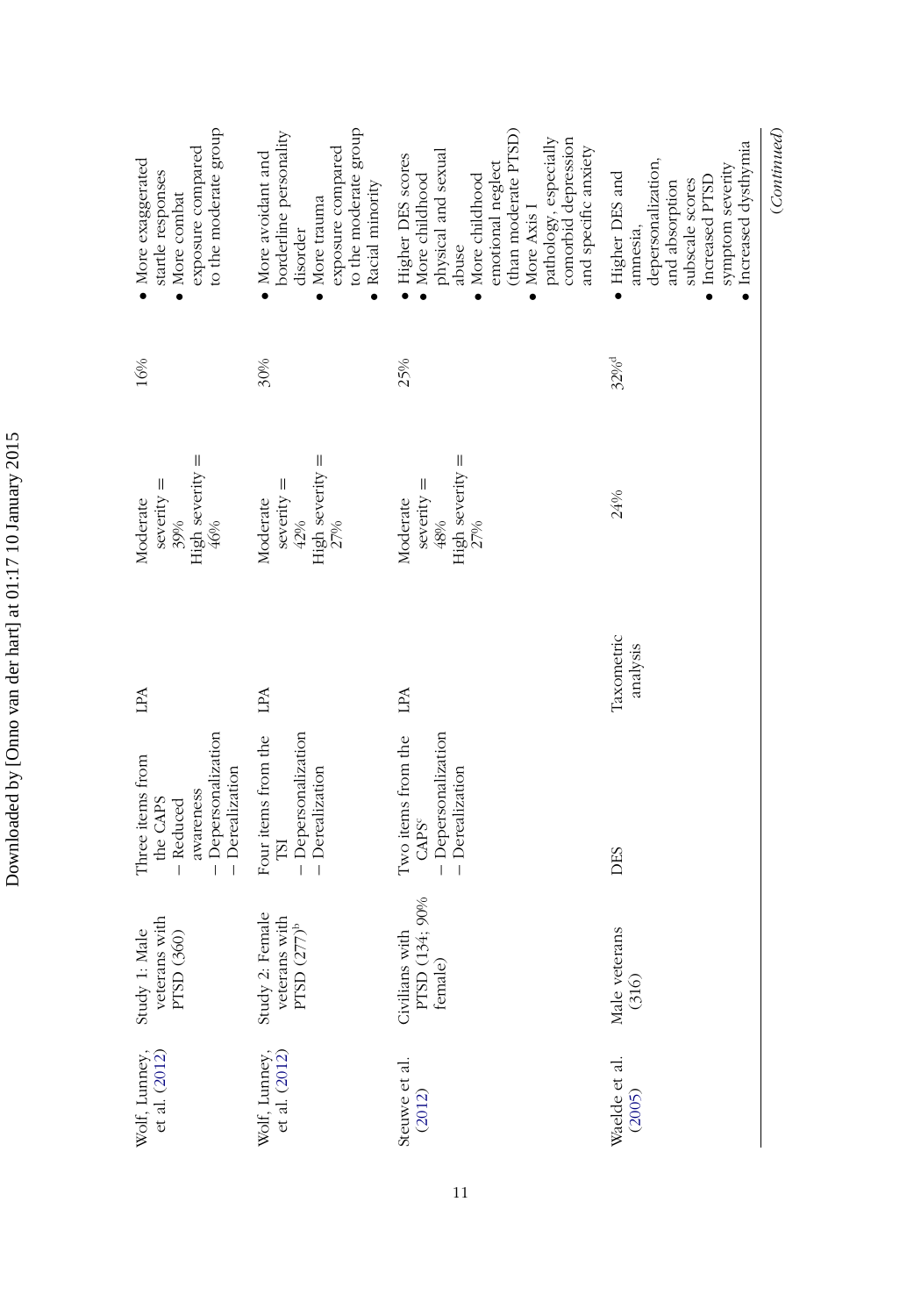Downloaded by [Onno van der hart] at 01:17 10 January 2015 Downloaded by [Onno van der hart] at 01:17 10 January 2015

| )                         |
|---------------------------|
| ֕                         |
|                           |
|                           |
|                           |
| Ó                         |
|                           |
|                           |
|                           |
|                           |
|                           |
|                           |
|                           |
|                           |
|                           |
|                           |
|                           |
| j<br>Ì                    |
| ֓֕֕֡                      |
|                           |
|                           |
|                           |
|                           |
| I                         |
|                           |
| l                         |
| ١                         |
|                           |
| $\ddot{\phantom{a}}$<br>l |
| ֕                         |
| l                         |
|                           |
|                           |
|                           |
|                           |
|                           |
| ı                         |
|                           |
| ı                         |
|                           |
| j                         |
|                           |
|                           |
|                           |
|                           |
|                           |
|                           |
|                           |
|                           |
|                           |
|                           |
|                           |
|                           |
|                           |
|                           |
| I                         |
|                           |
|                           |
|                           |
|                           |
|                           |
|                           |
| l<br>I                    |

| <b>Dissociative PTSD</b><br>associated with <sup>a</sup>   | Increased (nonsexual)<br>hypervigilance, sleep<br>difficulties and<br>'oreshortened sense<br>child abuse <sup>e</sup><br>Increased<br>of future |
|------------------------------------------------------------|-------------------------------------------------------------------------------------------------------------------------------------------------|
| Percentage in<br>PTSD group<br>dissociative                | 77%                                                                                                                                             |
| Percentage in<br>classic PTSD<br>dno.f8                    | 54%                                                                                                                                             |
| Statistical method<br>dissociative PTSD<br>for determining | characteristic<br>analysis                                                                                                                      |
| <b>Dissociation</b><br>measure                             | Composite of PDEQ, Receiver-operating<br>SASRQ, and MDI                                                                                         |
| Ş<br>Sample                                                | urvivors (122)<br>sexual abuse                                                                                                                  |
| study                                                      | Ginzburg et al. Female child<br>(2006) sexual abuse                                                                                             |

Notes: PTSD = posttraumatic stress disorder; WHO = World Health Organization; DES = Dissociative Experiences Scale; CAPS = Clinician-Administered PTSD Scale (Blake et al., 1995); LPA = latent profile analysis; TSI = Trauma Symptom Inventory (Briere, 1995); PDEQ = Peritraumatic Dissociative Experiences Questionnaire (Marmar, Weiss, & Metzler, 1997); SASRQ = Stanford Acute Stress Reaction Questionnaire (Cardeña, Koopman, Classen, Waelde, & Spiegel, 2000); MDI = Multiscale *Notes:* PTSD = posttraumatic stress disorder; WHO = World Health Organization; DES = Dissociative Experiences Scale; CAPS = Clinician-Administered PTSD Scale (Blake et al., [1995\)](#page-17-4); LPA = latent profile analysis; TSI = Trauma Symptom Inventory (Briere, [1995\)](#page-17-5); PDEQ = Peritraumatic Dissociative Experiences Questionnaire (Marmar, Weiss, & Metzler, [1997\)](#page-20-3); SASRQ = Stanford Acute Stress Reaction Questionnaire (Cardeña, Koopman, Classen, Waelde, & Spiegel, 2000); MDI = Multiscale Dissociation Inventory (Briere, 2002). Dissociation Inventory (Briere, [2002\)](#page-18-4).

"Differences in depersonalization and derealization symptoms for the dissociative group are not noted, as this is assumed by the operational definition of this subtype. "Seven participants were still active soldiers. "Annesia item from the CAPS was omitted from the analysis. "Calculation based on 80% of taxon members aDifferences in depersonalization and derealization symptoms for the dissociative group are not noted, as this is assumed by the operational definition of this subtype. <sup>b</sup>Seven participants were still active soldiers. <sup>c</sup>Amnesia item from the CAPS was omitted from the analysis. <sup>d</sup>Calculation based on 80% of taxon members having PTSD. "As all participants had childhood sexual abuse it was removed from the analysis. having PTSD. eAs all participants had childhood sexual abuse it was removed from the analysis.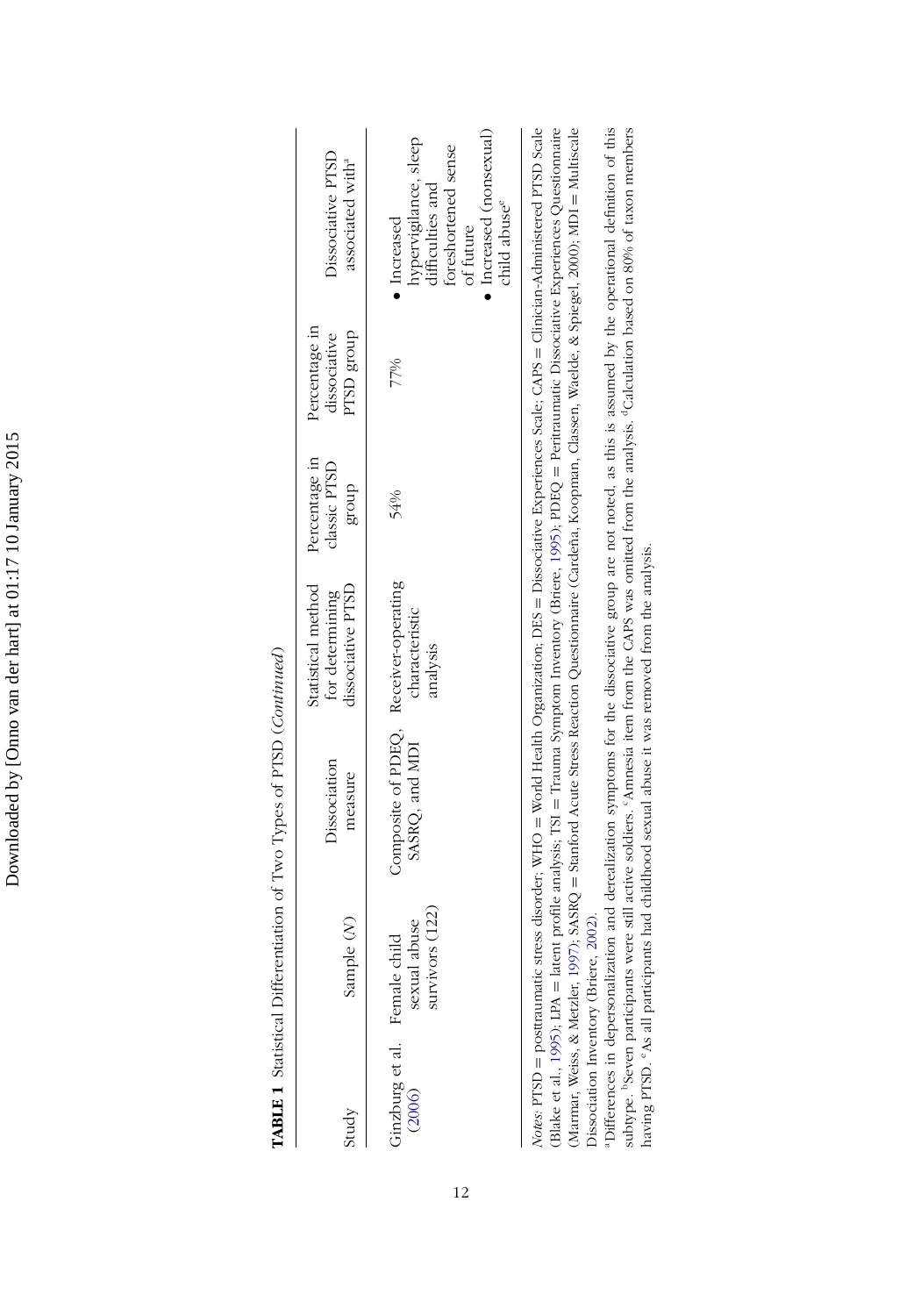trauma onset and dose are more critical to dissociative symptoms in PTSD than the type of trauma. They also noted that their findings are consistent with the correlates of complex PTSD but that future research needs to determine the amount of overlap between dissociative PTSD and complex PTSD (see also Friedman, [2013a,](#page-19-3) [2013b\)](#page-19-4).

Stein et al. [\(2013\)](#page-17-0) pointed out that dissociation is often conceptualized as a continuum involving a broad array of phenomena that operate to create different levels of distress and impairment. Yet their study, like the *DSM–5,* focused on depersonalization*/*derealization symptoms exclusively, capturing only a very limited set of dissociative phenomena (Wolf, [2013\)](#page-21-2). Likewise, most neurobiological studies examining dissociative PTSD (Lanius et al., [2012\)](#page-19-0) and most phenomenological research on the construct have focused on depersonalization*/*derealization only. For example, all studies using the Clinician-Administered PTSD Scale (CAPS) focus on these two symptoms (along with reduced awareness of surroundings, which some have argued is not reflective of dissociation; Janet, [1907;](#page-19-5) Steele, Dorahy, Van der Hart, & Nijenhuis, [2009\)](#page-20-4).

#### Clinical Studies

Wolf, Miller, et al. [\(2012\)](#page-21-0) assessed veterans and their intimate partners using a structured clinical interview for PTSD (CAPS). They identified three groups based on symptom profile: low*/*no PTSD symptoms (51%, *n* = 253, 6% had PTSD); high PTSD symptoms  $(43\%, n = 209, 80\%$  had PTSD); and high PTSD symptoms, high depersonalization*/*derealization symptoms (6%, *n* = 30, 80% had PTSD). This final group showed a higher incidence of child and adult sexual abuse than the other groups. As well as more dissociative flashbacks, this group also generally experienced severe PTSD symptoms. Depersonalization and derealization showed only a weak correlation with PTSD symptom clusters, yet these clusters were highly related to one another. Thus, Wolf, Miller, et al. [\(2012\)](#page-21-0) noted that "the pattern of results seems inconsistent with the notion that dissociation is an essential facet of all or most individuals with the disorder since that hypothesis would predict that dissociation and PTSD symptoms would be more highly intercorrelated" (p. 703). *This conclusion should be limited to depersonalization and derealization, given the fact that these were the only aspects of dissociation assessed.* This conclusion also seems to imply that none of the *core* symptoms of PTSD (e.g., amnesia, flashbacks) are dissociative in nature, a point further addressed later in this article.

Wolf, Lunney, et al. [\(2012\)](#page-21-4) assessed male veterans with PTSD using the same PTSD and dissociation measures as Wolf, Miller, et al. [\(2012\)](#page-21-0) as well as measuring combat exposure and Axis II pathology. Again, a high PTSD*/*high depersonalization–derealization group emerged. This group had been subjected to high levels of combat exposure and experienced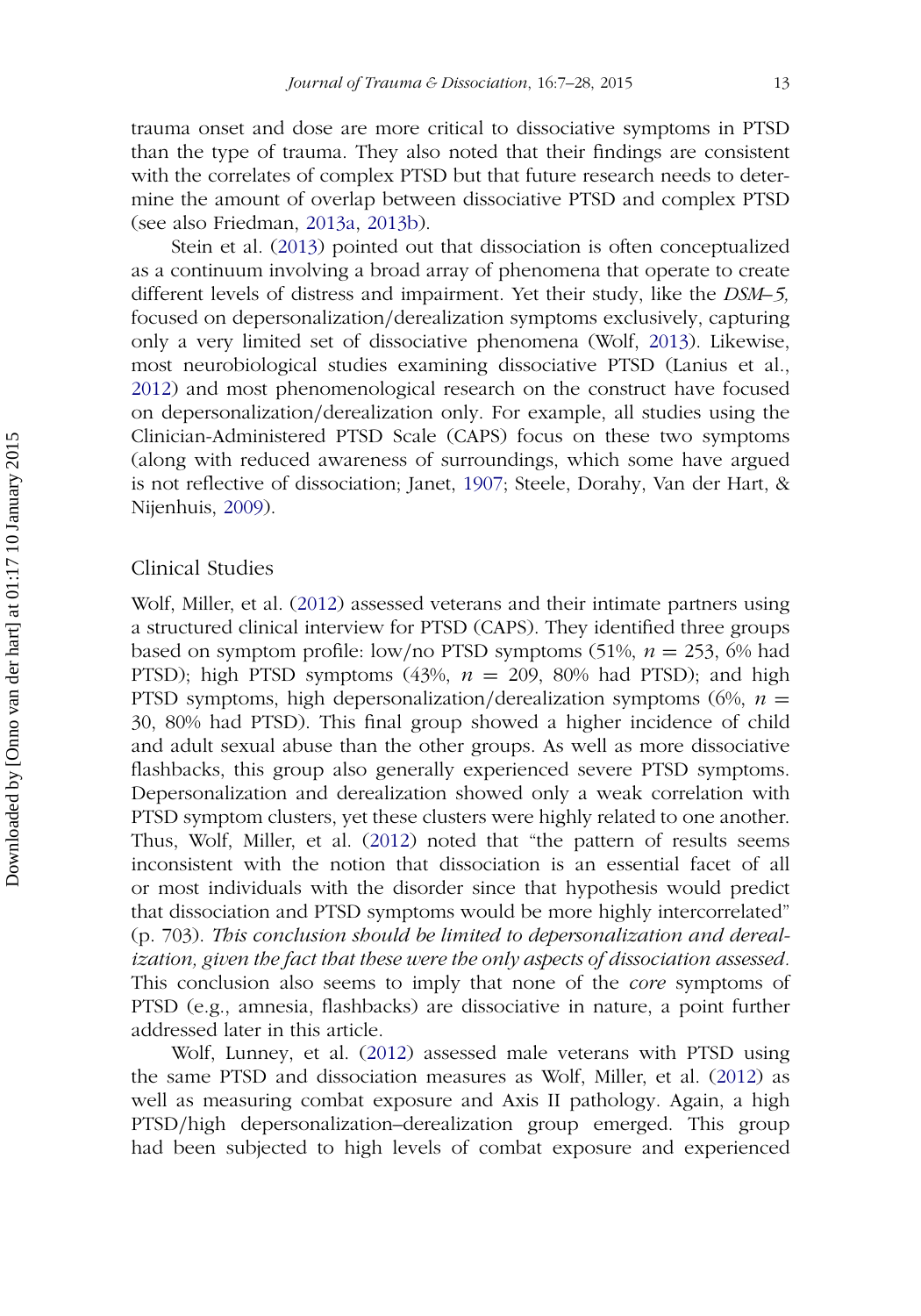more exaggerated startle responses but did not show increases in Axis II pathology. In another study, Wolf, Lunney, et al. [\(2012\)](#page-21-4) assessed female veterans with PTSD using a four-item measure of depersonalization and derealization. The group with PTSD and depersonalization*/*derealization symptoms was more likely to have avoidant and borderline personality disorder and fell marginally short of having more amnesia. Sexual trauma was not related to depersonalization*/*derealization symptoms, but its effect may have been obscured by the fact that 93% of the sample reported it (Wolf, Lunney, et al., [2012\)](#page-21-4). In addition, the trauma measure was limited to the occurrence of potentially traumatizing events rather than the frequency or severity, which may have impeded the sensitivity of the trauma measure. Relative to males (16%), females (30%) showed a higher incidence of PTSD with depersonalization*/*derealization. Wolf, Lunney, et al. [\(2012\)](#page-21-4) argued that this gender difference may be potentially due to one or more of the following factors: higher rates of sexual trauma among females, increased propensity for dissociation (and general psychopathology) in females, and the use of a self-report depersonalization*/*derealization measure (which may heighten affirmative responding in females).

Steuwe, Lanius, and Frewen [\(2012\)](#page-21-5) assessed primarily female civilians with PTSD and, like Wolf, Lunney, et al. [\(2012\)](#page-21-4) and Wolf, Miller, et al. [\(2012\)](#page-21-0), found evidence for three classes within the data, one of which had elevated depersonalization and derealization scores. This group had higher overall dissociative experiences as measured by the Dissociative Experiences Scale (DES; Carlson & Putnam, [1993\)](#page-18-5) and a higher prevalence of childhood abuse. When the factor structure of the CAPS was examined, the dissociative factor correlated moderately with other PTSD factors (e.g.,  $r = .43$  reexperiencing;  $r = .55$  hyperarousal). What is interesting is that in the study, *depersonalization and derealization were only moderately related to dissociation as assessed by the DES, suggesting that these symptoms do not account for, or adequately reflect, the psychoform dissociation construct.*

Using taxometric analysis, which limits the partitioning of data to one separate type or group, Waelde, Silvern, and Fairbank [\(2005\)](#page-21-6) examined membership in the DES taxon among male veterans. The taxon captures those with qualitatively distinct pathological dissociative symptoms (e.g., amnesia, identity confusion). Those in the taxon, 80% of whom had PTSD, had higher dissociative and posttraumatic symptom severities and more comorbid dysthymia. Ginzburg and colleagues (2006) used a receiver-operating characteristic analysis to determine the degree to which female victims of child sexual abuse with PTSD reached the optimal cutoff score for high dissociation. This analysis examines the cutoff point in an independent variable (e.g., dissociation) that can effectively divide a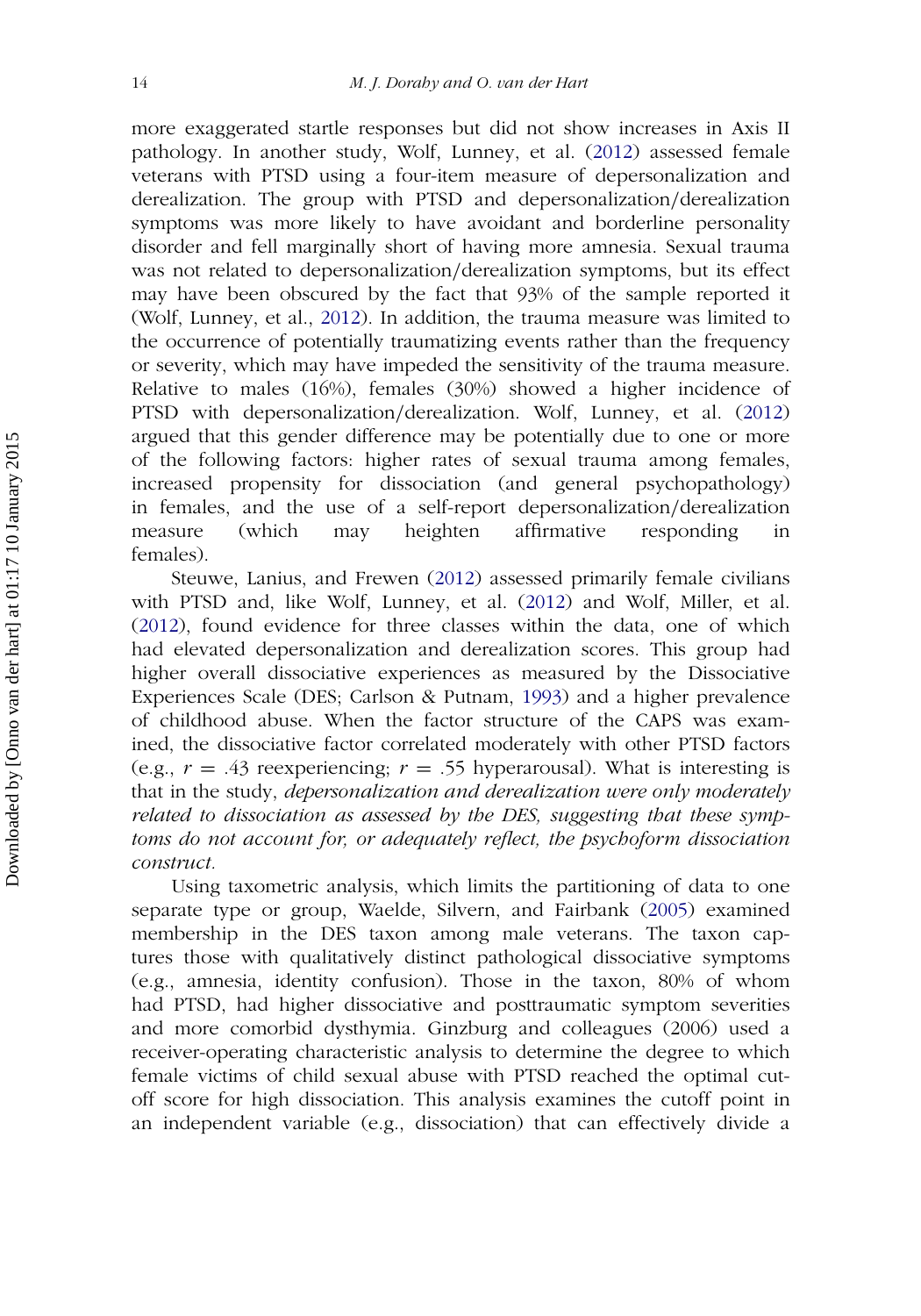dependent variable (e.g., PTSD) in two. Its procedure and statistical underpinnings are markedly different from those of latent profile analysis and taxometric analysis, which have been used in other studies, and therefore it is unwise to directly compare the results of the different types of analyses (i.e., in [Table 1\)](#page-3-0). Nonetheless, Ginzburg et al. [\(2006\)](#page-19-2) found evidence for a high dissociative PTSD group that differed from a low dissociative group. Consistent with other studies, the high dissociative PTSD group had more reports of childhood abuse and neglect. This group also showed evidence of particular elevations in hypervigilance. Collectively, empirical research investigating the dissociative subtype of PTSD has generally found more severe psychopathology and trauma in those who fall into this category.

Lanius's corpus of neuroimaging studies in PTSD suggests that upon exposure to specific and detailed reminders of their trauma, approximately 70% of participants with PTSD respond with physiological, psychological, and neural activation that characterize reexperiencing of the event (Lanius, Bluhm, Lanius, & Pain, [2006;](#page-19-6) Lanius et al., [2001\)](#page-20-5). The remaining 30% respond by closing down reactivity (e.g., subjective distancing from the emotional experience). These latter participants report heightened scores on tools such as the Clinician-Administered Dissociative States Scale (Bremner et al., [1998\)](#page-17-6) that have a preponderance of depersonalization and derealization items (Lanius et al., [2002,](#page-20-6) [2006\)](#page-19-2). Among other differences (see Lanius et al., [2005,](#page-19-7) [2006\)](#page-19-2), the reactivation group shows reductions in anterior cingulate and medial prefrontal arousal, whereas the deactivation group shows heightened activity in these areas. Lanius et al. [\(2010\)](#page-19-1) suggested that the subgroup that experiences detachment, subjective distancing, depersonalization, and derealization to autobiographical trauma memories is characterized by frequent *overmodulation* of affect. This response is mediated by decreased amygdala and right anterior insula activation as well as increased medial prefrontal and rostral anterior cingulate activation. Conversely, the PTSD subgroup that responds to trauma cues with reexperiencing and arousal displays *undermodulation* of affect, mediated by increased amygdala and right anterior insula activity and decreased medial prefrontal and rostral anterior cingulate activity (Lanius et al., [2010\)](#page-19-1). These neurobiological studies, coupled with phenomenological work, clearly delineate a PTSD group that has heightened depersonalization*/*derealization experiences from a PTSD group that does not. The former group appears to have a different neurobiological response to trauma cues and a more severe symptom profile and trauma history. However, the question remains whether this group is most accurately characterized and most effectively conceptually defined as PTSD with dissociative symptoms (APA, [2013\)](#page-17-0), as this incorrectly implies that the other type of PTSD is not associated with dissociative symptoms.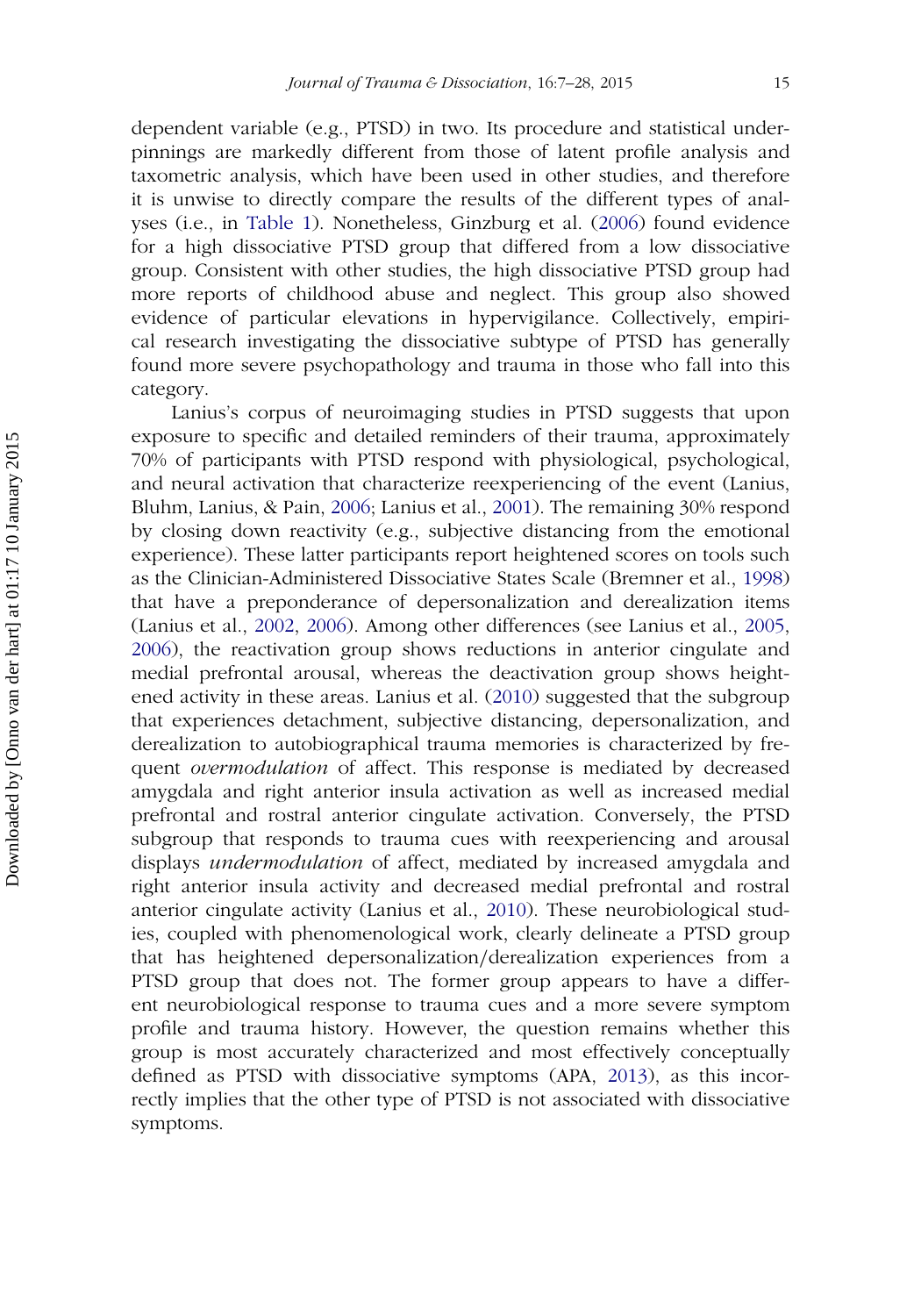## DISSOCIATION AND PTSD: *CONCEPTUAL* LINK NOT LIMITED TO A SUBSET OF PTSD

Currently, research has largely delimited the dissociative subtype of PTSD to manifestations of depersonalization and derealization. As noted previously, research evidence can clearly distinguish a group of individuals with PTSD who have elevations of these symptoms. Research used to support this framework has typically adopted only these symptoms (e.g., Stein et al., [2013;](#page-20-7) Steuwe et al., [2012;](#page-21-5) Wolf, Miller, et al., [2012\)](#page-21-0) rather than a broader array of dissociative manifestations (Lanius et al., [2012\)](#page-19-0). Consequently, interpretations based on these limited expressions of dissociation may obscure the actual presence and relevance of dissociation in PTSD. Dissociation appears to be related to all PTSD, not just to the dissociative subtype. In their review of the research linking dissociation and PTSD, Carlson et al. [\(2012\)](#page-18-1) concluded that "dissociation is clearly, consistently, and very strongly related to the *presence* and severity of PTSD symptoms" (p. 487, italics added). Other researchers have noted the importance and centrality of dissociation in PTSD (see Bremner & Vermetten, [2007;](#page-17-7) Carlson et al., [2012;](#page-18-1) Dalenberg & Carlson, [2012;](#page-18-0) Simeon, [2007;](#page-20-0) Twaite & Rodriguez-Srednicki, [2004\)](#page-21-7).

Cardeña and Carlson [\(2011,](#page-18-6) pp. 251–252) organized the phenomena of dissociation under three groupings: "(a) loss of continuity in subjective experience with accompanying involuntary and unwanted intrusions into awareness and behavior" (i.e., positive dissociative symptoms), "(b) an inability to access information or control mental functions or behaviors, manifested as symptoms such as gaps in awareness, memory, or self-identification, that are normally amenable to such access*/*control" (i.e., negative dissociative symptoms), and "(c) a sense of experiential disconnectedness that may include perceptual distortions about the self or the environment." Dissociative phenomena falling under (a), involuntary intrusions, are captured in *DSM–5*'s presumed nondissociative PTSD, or what Lanius and colleagues [\(2010\)](#page-19-1) referred to as undermodulated PTSD. Phenomena in (b), gaps in awareness*/*memory, also characterize nondissociative PTSD (e.g., amnesia). *DSM–5*'s PTSD with dissociative symptoms is primarily captured by the phenomena in (c), disconnection and distortion. Thus, PTSD is generally marked by several dissociative symptoms. If individuals have depersonalization and*/*or derealization symptoms (regardless of other dissociative symptoms), however, the *DSM–5* states that they have the dissociative type of PTSD. In other words, some symptoms in this system are elevated to reflect dissociation more than others. This selective elevation of some dissociative symptoms creates considerable conceptual confusion regarding the link between dissociation and PTSD, and this requires theoretical and empirical attention. *In addition to the conceptual issues created by differentiating a dissociative subtype of PTSD, data are consistent with the*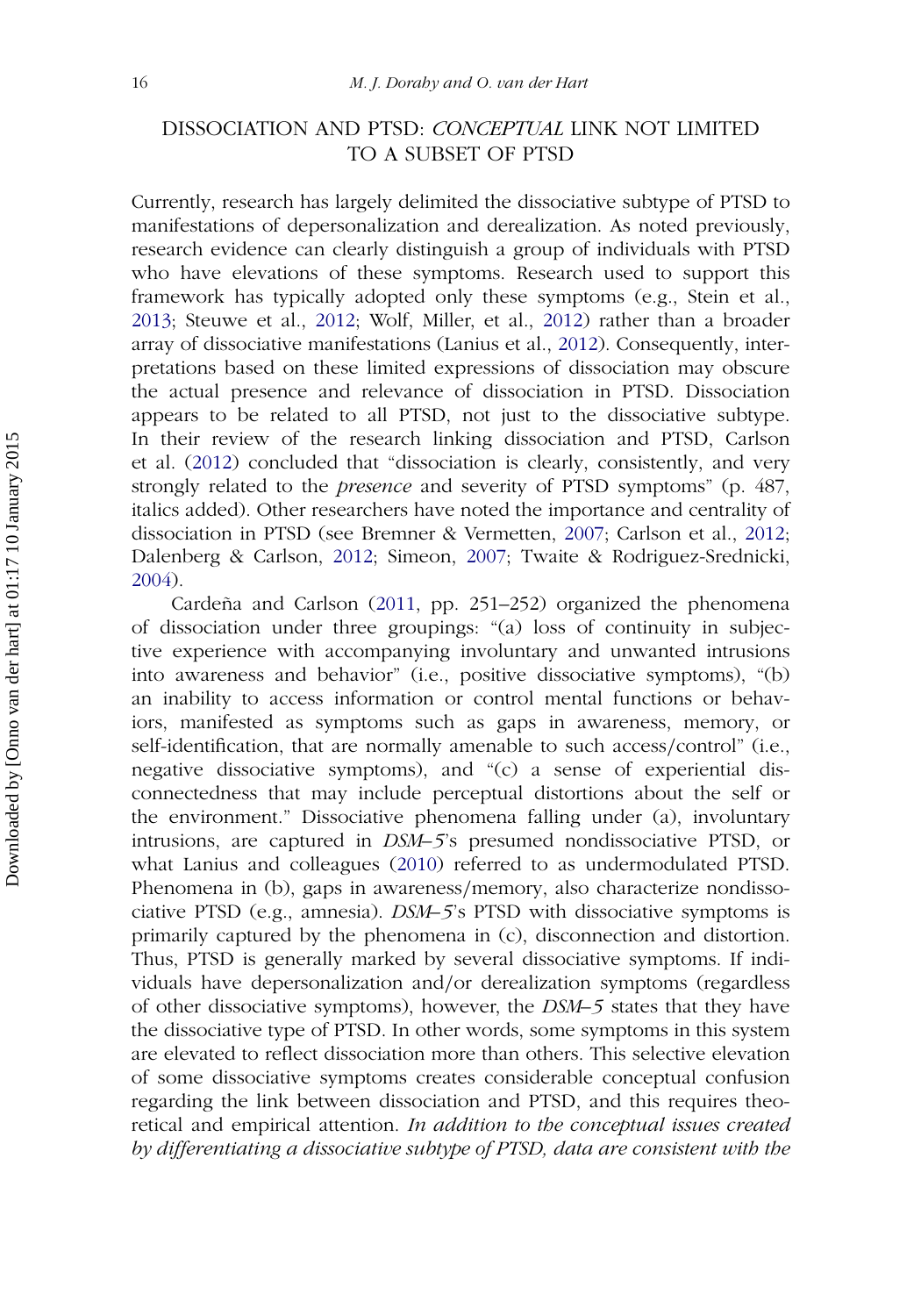*notion that nondissociative PTSD may actually be characterized by elevated levels of dissociation.*

## DISSOCIATION AND PTSD: *EMPIRICAL* LINK NOT LIMITED TO A SUBSET OF PTSD

Carlson et al. [\(2012\)](#page-18-1) indicated that dissociative symptoms in PTSD are typically mild to moderate in severity and have a disruptive impact. Typically they are understood to include a range of positive and negative dissociative symptoms. These include sensory, somatic, affective, behavioral, and cognitive reexperiencing; amnesia or other gaps in awareness and memory; depersonalization*/*derealization (Carlson et al., [2012\)](#page-18-1); and emotional numbing (Halligan, Michael, Clark, & Ehlers, [2003\)](#page-19-8). Considerable empirical evidence supports general elevations of dissociative symptoms in PTSD, suggesting that the relevance of dissociation for PTSD is not limited to the dissociative subtype (Carlson & Putnam, [1993;](#page-18-5) Putnam et al., [1996;](#page-20-2) Waller et al., [1996\)](#page-21-3). Halligan et al. [\(2003\)](#page-19-8) found that individuals with current PTSD had higher dissociation scores on the Trait Dissociation Questionnaire (Murray, Ehlers, & Mayou, [2002\)](#page-20-8) than those who either had recovered from PTSD or had never had PTSD (Study 1). In veterans who had experienced captivity by enemy forces, Zerach, Greene, Ginzburg, and Solomon [\(2014\)](#page-21-8) found higher levels of dissociation (using the DES) in those with PTSD than in those without. Heightened dissociation scores in current PTSD samples may be created by a small number of participants having elevated dissociation. Calculation of the *Z* scores from both the Halligan et al. and Zerach et al. studies showed positively skewed distributions for dissociation scores in the current PTSD samples (consistent with heightened dissociation in a smaller number). Yet a positively skewed distribution was also found for the recovered and non-PTSD comparison samples. Thus, the smaller number of elevated dissociation scores in the comparison groups would have elevated their mean, and still the current PTSD groups had higher scores, *suggesting that dissociation is heightened in PTSD generally.*

In their review of 13 studies assessing dissociation in PTSD and traumaexposed non-PTSD samples, Carlson et al. [\(2012,](#page-18-1) Table 4) found that 11 demonstrated higher rates of dissociation in the PTSD group (primarily assessed with the DES). The two studies that failed to produce this result were impacted by small sample sizes. They also found moderate to strong correlations between dissociation and PTSD symptom severity, even after recognized dissociative symptoms (flashbacks, amnesia) of PTSD were removed. These correlations were evident for both retrospective and prospective assessments of PTSD and dissociation symptoms. It is important to note that scatterplots suggested a more uniform, linear pattern of data rather than the relationship being created by a smaller percentage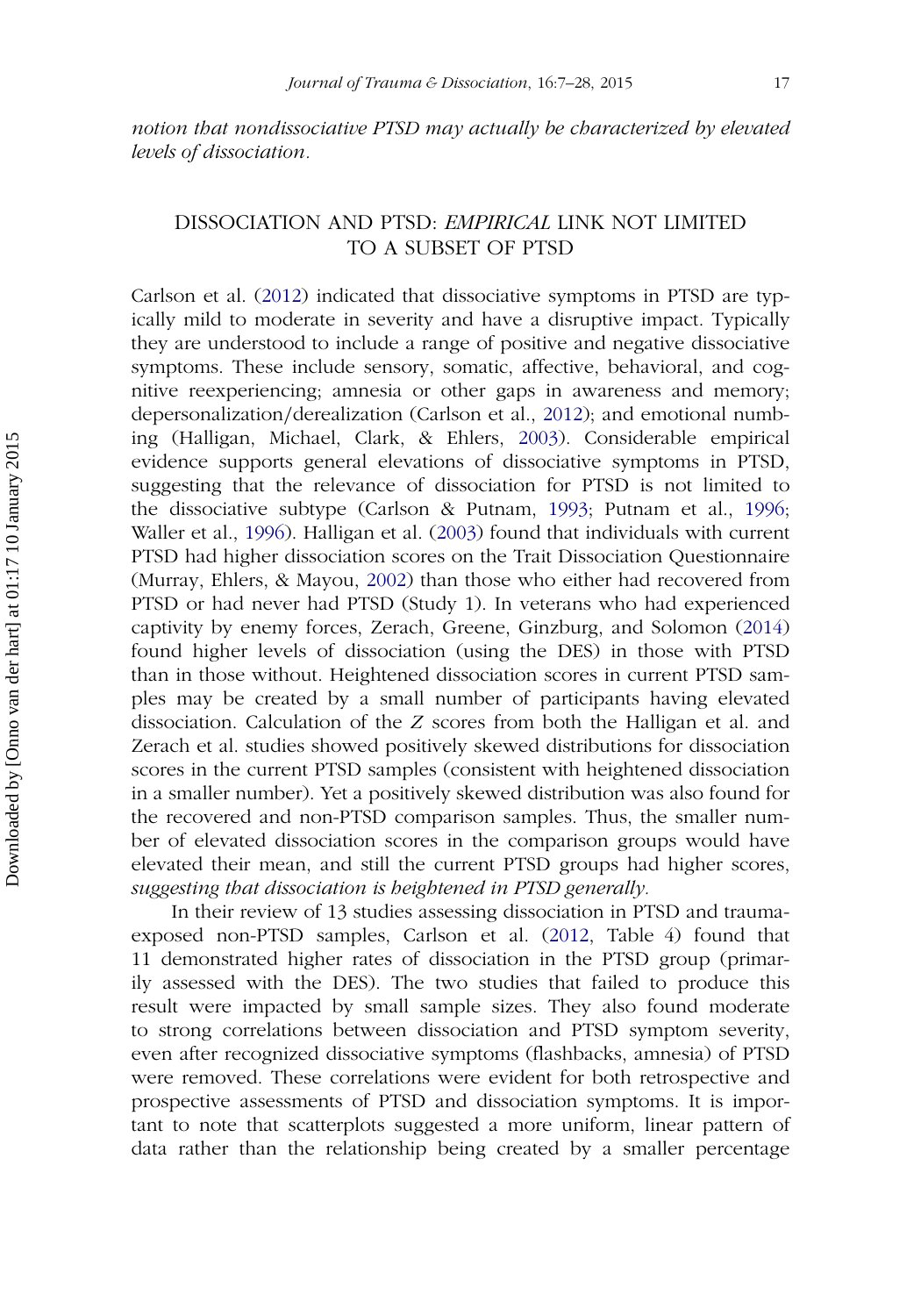of the PTSD sample having high dissociation. Carlson et al. [\(2012\)](#page-18-1) also noted that dissociative symptoms and PTSD covary in therapy, such that one reduces with the other. When looking at the relationship between the three *Diagnostic and Statistical Manual of Mental Disorders, Fourth Edition* (*DSM–IV*) PTSD symptoms, and dissociative symptoms (assessed by the DES or the Traumatic Dissociation Scale; Carlson et al., [2011\)](#page-18-7), they concluded that "dissociative symptoms do have the same strength of relationship to the three PTSD symptoms clusters as they have for one another" (Carlson et al., [2012,](#page-18-1) p. 487).

Presence and severity of dissociation is also higher in PTSD compared to non-trauma-related conditions (Putnam et al., [1996\)](#page-20-2). In examining trauma survivors 12 months after an index event, Bryant, O'Donnell, Creamer, McFarlane, and Silove [\(2011\)](#page-18-6) found that of the 17 PTSD symptoms, only the dissociative symptoms of flashbacks and amnesia differentiated those with PTSD from those with other psychiatric disorders. This suggests that dissociation symptoms are relevant for all PTSD, even if a subgroup has elevated depersonalization and derealization symptoms.

It is interesting that PTSD intrusions, which are believed to characterize the undermodulated or nondissociative type of PTSD, have been related to dissociation scores and symptoms (e.g., on the DES) in both experimental and survey-based studies of trauma survivors (e.g., Holmes, Brewin, & Hennessy, [2004;](#page-19-9) Lyttle, Dorahy, Hanna, & Huntjens, [2010\)](#page-20-9). For example, in Zerach et al.'s [\(2014\)](#page-21-8) study of ex–prisoners of war, PTSD intrusions remained a significant predictor of persistent dissociation as measured by the DES once sociodemographic and captivity-related variables were accounted for. Different studies have reported various relationships between specific PTSD dissociation symptoms and the dissociative subtype of PTSD. Some studies have found the subtype to have a higher prevalence of dissociative flashbacks (Stein et al., [2013;](#page-17-0) Wolf, Miller, et al., [2012\)](#page-21-0), dissociative amnesia (Stein et al., [2013\)](#page-17-0), and exaggerated startle responses (Wolf, Lunney, et al., [2012,](#page-21-4) Study 1), but other studies have not (Steuwe et al., [2012\)](#page-21-5). As the dissociative subtype has been empirically investigated, calls for future research to take the whole range of dissociative symptoms into account have been made (Lanius et al., [2012;](#page-19-0) Steuwe et al., [2012\)](#page-21-5). So what symptoms does this range include?

#### MANIFESTATIONS OF DISSOCIATION

The *DSM–5* (APA, [2013\)](#page-17-0) defines *pathological dissociation* as "a disruption of and*/*or discontinuity in the normal integration of consciousness, memory, identity, emotion, perception, body representation, motor control, and behavior" (p. 291). This characterization, reflecting the fact that dissociative symptoms manifest psychologically *and* physically, is an advancement on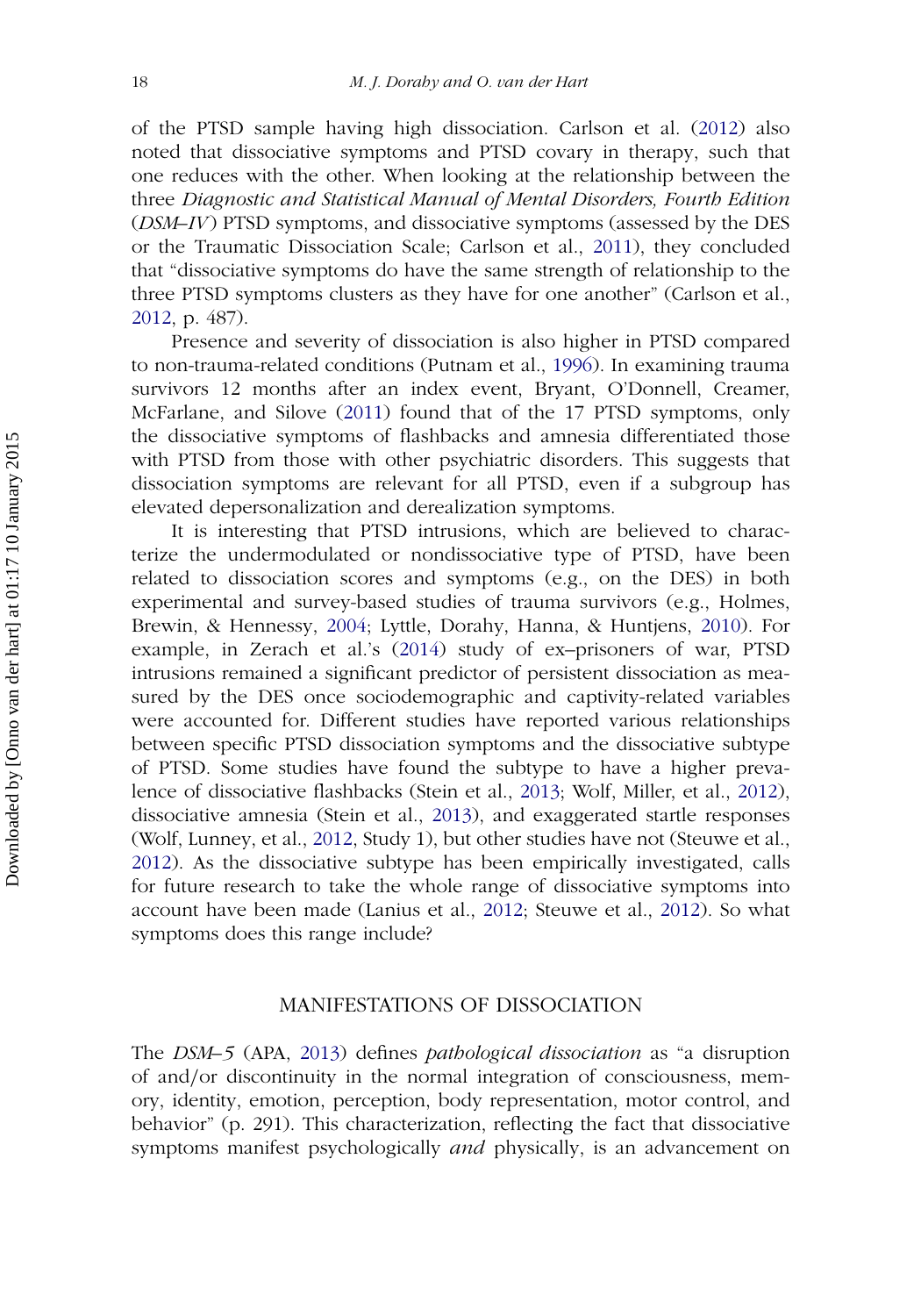previous *DSM* definitions of dissociation, in which the body was excluded (e.g., *DSM–IV;* APA, [1994\)](#page-17-8). Yet it does not go as far as the International Classification of Diseases–10 (World Health Organization, [1992\)](#page-21-9) in integrating the psyche and soma, with the International Classification of Diseases– 10 classifying dissociative (conversion) disorders of movement and sensation. Van der Hart et al. [\(2006\)](#page-21-1) proposed that phenomenologically speaking, dissociative symptoms can have mental and physical manifestations. Mental, or *psychoform,* symptoms include hearing voices and feeling as though ego-alien thoughts or emotions are intruding into consciousness out of the blue. Physical manifestations, or *somatoform* symptoms, involve sensorimotor experiences, such as anesthesia or tics, or somatic sensations related to trauma, such as vaginal pain from a past rape (Nijenhuis & Van der Hart, [2011\)](#page-20-10). Van der Hart et al. [\(2006\)](#page-21-1) further delineated dissociative symptoms into *positive* manifestations (intrusions such as flashbacks, jarring traumarelated physical pain, or the passive influence of other dissociative parts) and *negative* manifestations (functional losses such as amnesia and paralysis). The assessment of dissociative symptoms in PTSD has largely been limited to some psychoform manifestations (e.g., those assessed by the DES, which in fact has limitations, including having only a single, broad item assessing phenomena akin to dissociative flashbacks). More recently, as noted previously, the assessment of dissociative symptoms in PTSD has been further restricted to depersonalization and derealization.

The isolation of depersonalization and derealization to differentiate the dissociative subtype of PTSD is conceptually interesting. Unlike flashbacks, amnesia, and emotional numbing, which are typically understood as undeniably dissociative in nature (Carlson et al., [2012;](#page-18-1) Ginzburg et al., [2006;](#page-19-2) Lanius et al., [2012\)](#page-19-0), some theories argue that derealization and some manifestations of depersonalization are unreflective of dissociation. For example, the theory of structural dissociation of the personality offers a framework in which traumatic stress involves failed integration (dissociation) at the level of personality. This dissociative personality organization then produces psychoform and somatoform dissociative symptoms in positive and negative manifestations (Dorahy & Van der Hart, [2007;](#page-18-8) Steele et al., [2009;](#page-20-4) Van der Hart et al., [2006\)](#page-21-1). Thus, dissociative symptoms are limited to the manifestations and dynamic interplay between the trauma-related dissociative parts of the personality. For example, amnesia reflects memories and associated psychobiological content being dissociatively confined to another part of the personality. Flashbacks reflect the reactivation of a dissociative part of the personality containing trauma memories. Ego-observing and passive influence (behavioral engagement without willful intention) depersonalization are manifestations of an underlying dissociative structure of mind and are therefore dissociative symptoms. However, derealization and depersonalization in the form of distorted perceptions, for instance, along with narrowing of consciousness, absorption, and imaginative involvement, are not dissociative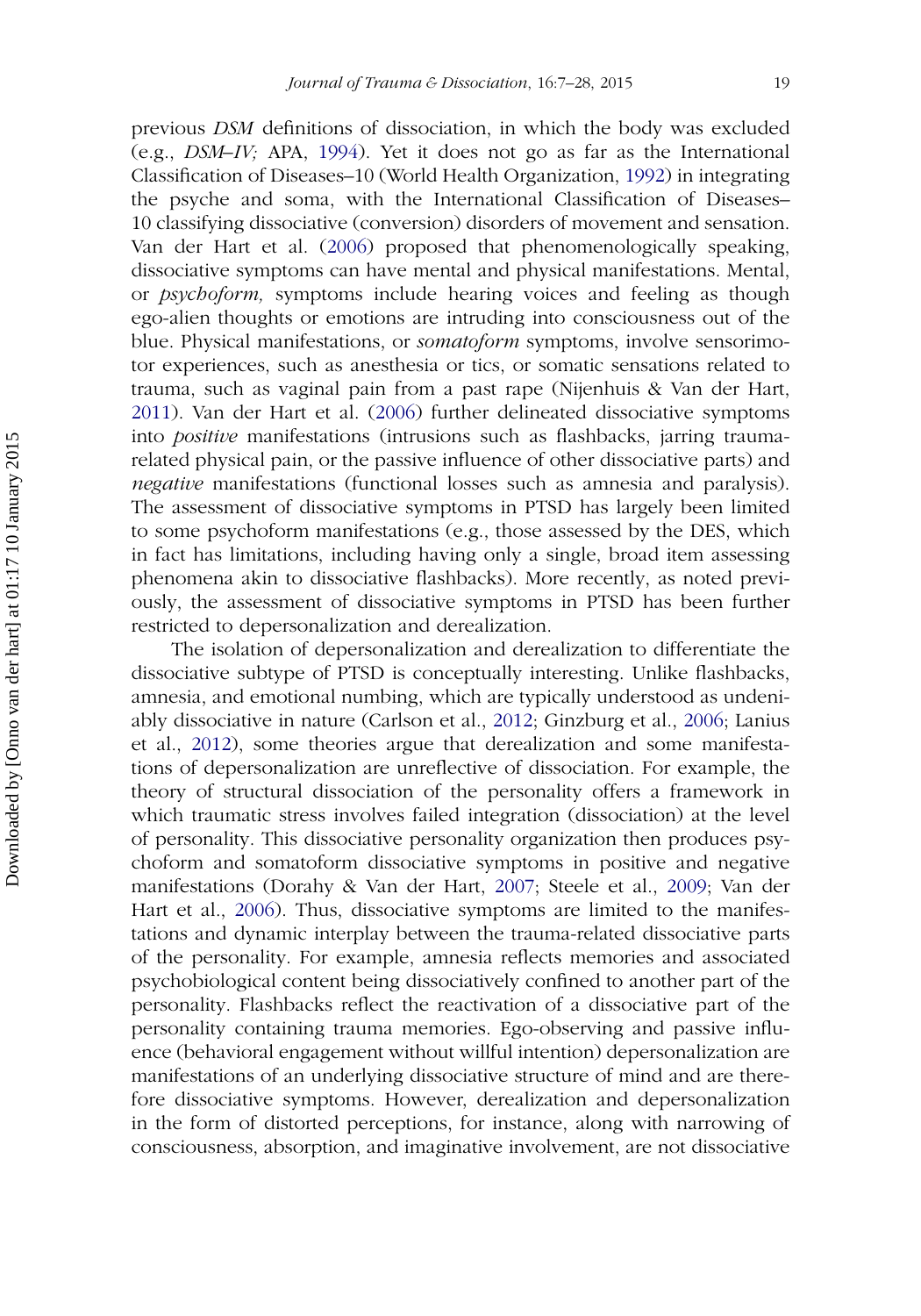symptoms. These symptoms are not specific to traumatized, dissociative individuals; do not originate from an underlying dissociative organization of mind per se; and arguably therefore reflect *alterations in consciousness rather than dissociation* (Dell, [2009;](#page-18-9) Steele et al., [2009;](#page-20-4) Van der Hart et al., [2004,](#page-19-9) [2006\)](#page-19-2).

Using conceptual models like the theory of structural dissociation to guide research directions and data interpretation may offer a deeper, more specific, and more detailed examination of dissociation in future studies of PTSD. For example, in terms of research directions, the theory of structural dissociation suggests the importance of empirically examining different symptoms of depersonalization and derealization. This will allow for a determination of the degree to which each relates to PTSD and of how unique each is to PTSD in comparison to other disorders. Moreover, the theory encourages the examination of positive and negative dissociative symptoms that manifest as psychoform and somatoform experiences. With regard to data interpretation, the theory of structural dissociation would suggest that Lanius et al.'s overmodulated PTSD reflects a predominance of negative dissociative symptoms (e.g., numbing, ego-observing depersonalization). The undermodulated type reflects the activation of positive dissociative symptoms (e.g., flashbacks).

The future study of dissociation in PTSD would benefit from examining the degree to which the full range of dissociative symptoms are evident in PTSD. This would allow for a greater and more sensitive explication of the current findings that *dissociation is generally heightened in PTSD* and not simply relevant to the dissociative subtype of PTSD. It would also integrate somatic manifestations of dissociation into the PTSD literature, an important step given the frequency and array of somatic complaints associated with PTSD (e.g., Gupta, [2013\)](#page-19-10). This future work being guided by specific theories on dissociation would ensure that conceptual frameworks and empirical data remain interwoven in studying dissociation in PTSD.

#### DISCUSSION

The creation of a dissociative subtype of PTSD reflects an initial and important step in formally recognizing the clinical, empirical, and conceptual link between dissociation and PTSD. Progressive steps now need to examine the degrees to which positive and negative psychoform and somatoform dissociative symptoms may vary among patients with PTSD and be related to the severity of their traumatization and psychopathology. As is evident from [Table 1,](#page-3-0) data are pointing to the idea that those with higher degrees of child and adult trauma, especially of a relational nature, have more severe PTSD, including symptoms such as depersonalization and derealization. Data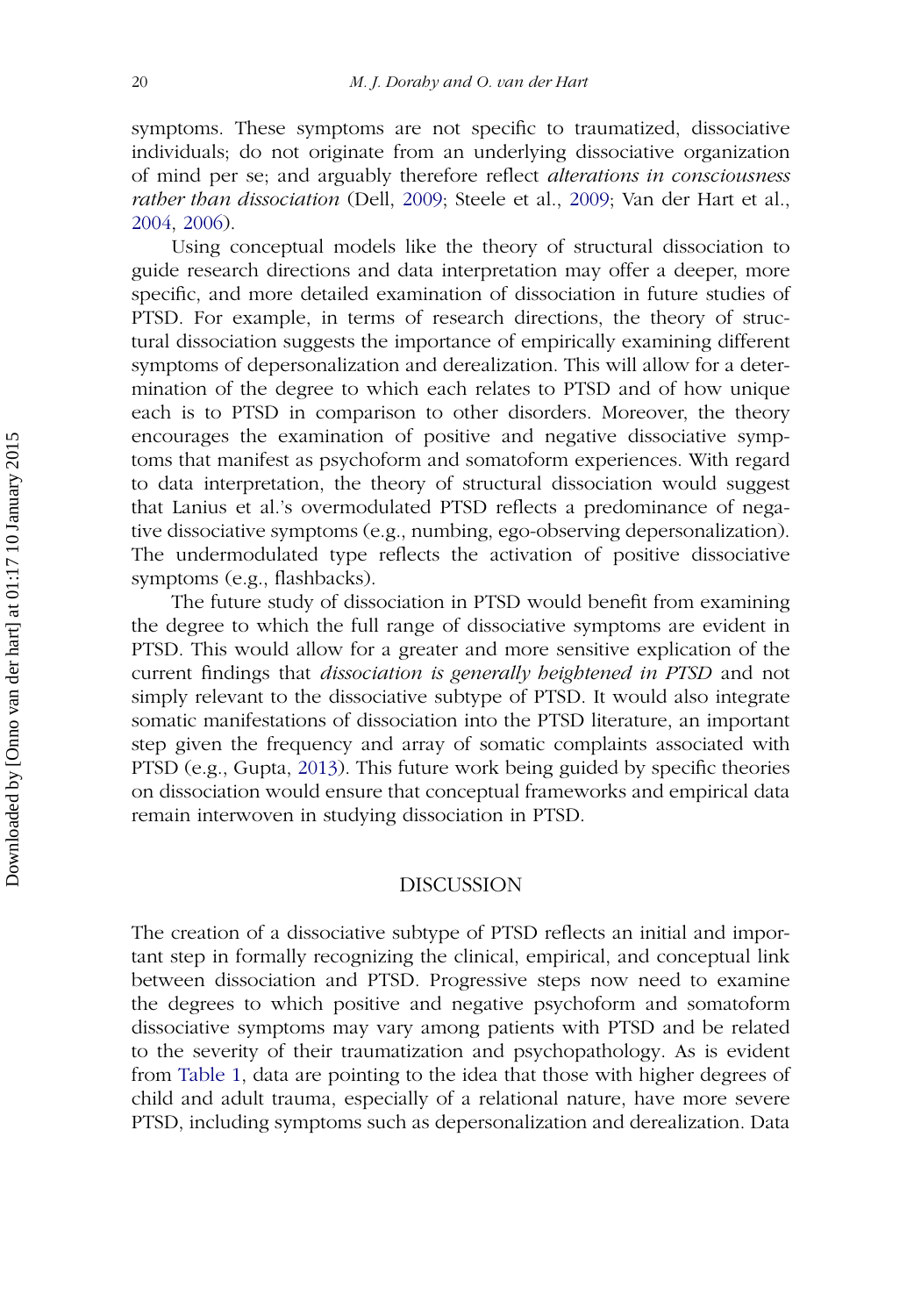also show that dissociative (and related) symptoms, as measured by tools like the DES, are elevated in PTSD.

Three pressing questions require attention. The first question is why intrusion symptoms and hyperarousal are often overlooked as positive dissociative symptoms in PTSD, even though they are explicitly mentioned as such in the *DSM.* The second question is how, then, should experts conceptually understand the empirical and phenomenological data supporting two subgroups of PTSD. The third question pertains to the clinical relevance of distinguishing different types of PTSD.

## Why Have Intrusions and Hyperarousal Often Been Overlooked as Positive Dissociative Symptoms in PTSD?

The answer is probably that many authors regard trauma-related dissociation primarily as a *defense.* This contrasts with the conceptualization of dissociation as an integrative failure at the level of personality that has defense as a byproduct (Janet, [1889,](#page-19-11) [1907;](#page-19-5) Myers, [1940;](#page-20-11) Van der Hart et al., [2006\)](#page-21-1). The position of dissociation as primarily defensive argues that some traumatized individuals may chronically "use the defense of dissociation to ward off conscious awareness of the experience or other aversive trauma sequelae" (Ginzburg et al., [2006,](#page-19-2) p. 22). Depersonalization, derealization, amnesia, and hypoarousal are all regarded as symptoms that survivors call upon in an automatic fashion to maintain distance from feared mental experiences. The alternative view argues that trauma-related dissociation basically *involves* a division of the personality that first and foremost is the result of an integrative failure induced by highly aversive experiences (Janet, [1907;](#page-19-5) Nijenhuis & Van der Hart, [2011;](#page-20-10) Van der Hart et al., [2006\)](#page-21-1). Symptoms manifesting from this dissociation appear to have defensive capabilities (e.g., negative symptoms like amnesia), but they may also represent the opposite of defense in (failed) attempts at integration (e.g., positive dissociative symptoms like intrusions). In other words, the dissociative division of the personality can support adaptation (i.e., has survival value) to some degree but commonly also implies adaptive limitations (Nijenhuis & Van der Hart, [2011\)](#page-20-10).

## How Should Experts Conceptually Understand the Empirical and Phenomenological Data Supporting Two Subgroups of PTSD?

The empirical and phenomenological literature supports a differentiation of two types of PTSD (Bremner, [1999;](#page-17-3) Ginzburg, Butler, Saltzman, & Koopman, [2009;](#page-19-12) Ginzburg et al., [2006;](#page-19-2) Lanius et al., [2010,](#page-19-1) [2012;](#page-18-1) Stein et al., [2013;](#page-17-0) Steuwe et al., [2012;](#page-21-5) Wolf, Lunney, et al., [2012;](#page-21-4) Wolf, Miller, et al., [2012\)](#page-21-0). Lanius et al. [\(2010\)](#page-19-1) pertinently pointed out that "grouping all PTSD patients, regardless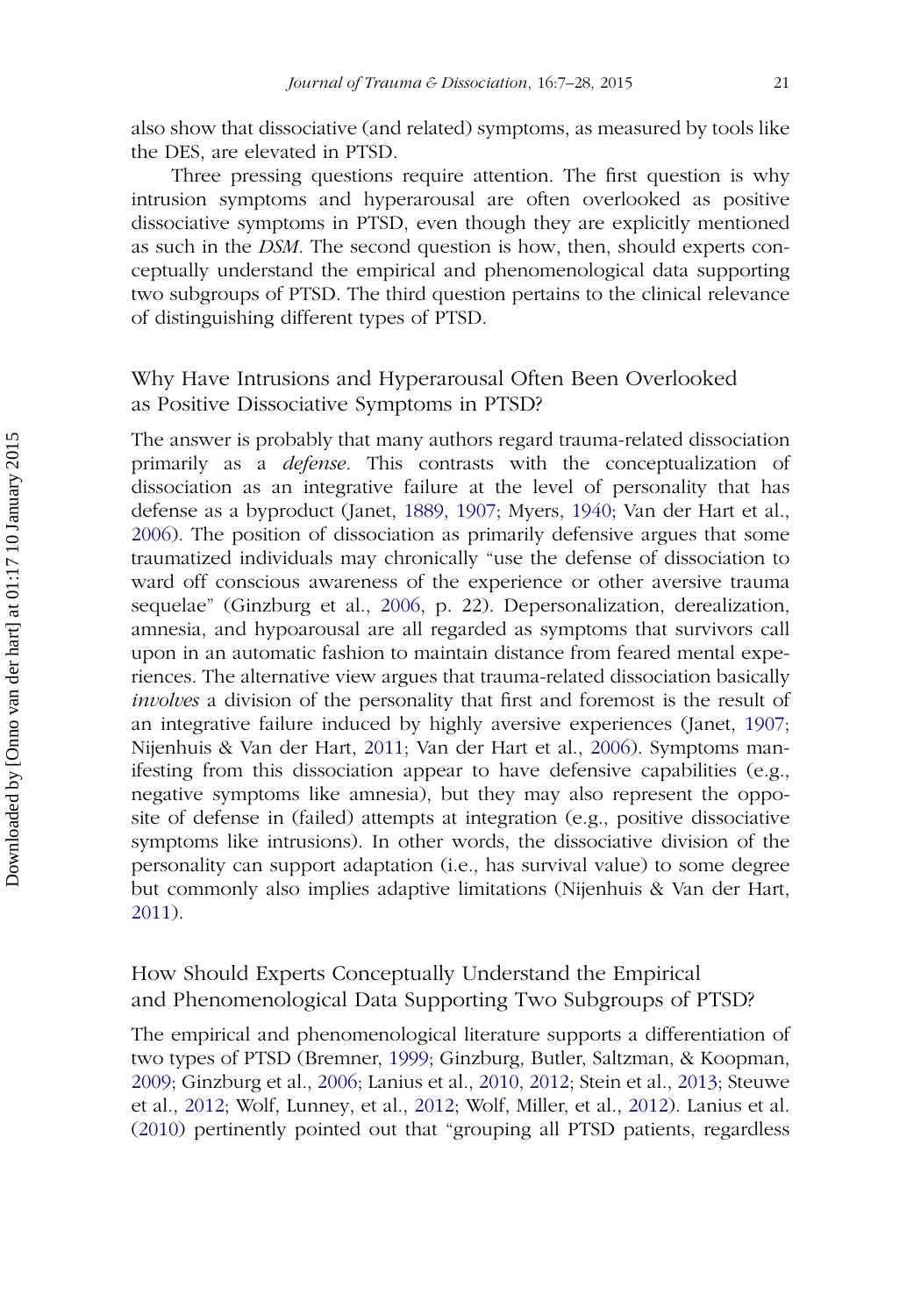of their different symptom patterns, in the same diagnostic category will hinder our understanding of posttraumatic psychopathology" (p. 645). As is evident in [Table 1,](#page-3-0) recent studies have shown that the dissociative subtype of PTSD is associated with more childhood maltreatment and greater symptom complexity (Steuwe et al., [2012;](#page-21-5) Wolf, Lunney, et al., [2012;](#page-21-4) Wolf, Miller, et al., [2012\)](#page-21-0). This is consistent with other data showing that individuals with a more severe trauma history report more complex symptoms, including more complex dissociative symptoms (e.g., Carlson et al., [2012;](#page-18-1) Ginzburg et al., [2006,](#page-19-2) [2009;](#page-18-10) Herman, [1992a;](#page-19-13) Lanius et al., [2010;](#page-19-1) Stein et al., [2013\)](#page-17-0). As it became apparent that the diagnostic category of PTSD was insufficient to do justice to the wide range of symptoms that characterize survivors of complex trauma with interpersonal stressors (childhood sexual abuse, domestic violence, being taken hostage, incarceration as a prisoner of war, torture), complex PTSD (Herman, [1992a\)](#page-19-13) or disorders of extreme stress not otherwise specified (DESNOS; Pelcovitz et al., [1997\)](#page-20-12) were proposed.

Empirical findings motivated Ginzburg et al. [\(2006\)](#page-19-2) to hypothesize that the dissociative subtype of PTSD may be equivalent to complex PTSD*/*DESNOS. Van der Hart, Nijenhuis, and Steele [\(2005\)](#page-21-10) suggested that dissociation (of the personality), with its positive and negative manifestations, is a major feature of complex PTSD and underpins the majority of its symptoms. There is considerable evidence that those with complex PTSD have a more diffuse and complicated symptom profile than those with PTSD (e.g., Ford, [1999\)](#page-19-14), along with symptoms already explicitly labeled as dissociative in nature (Dorahy et al., [2013;](#page-18-11) Zucker, Spinazzola, Blaustein, & Van der Kolk, [2006\)](#page-21-11). They also require a different approach to treatment, consistent with Lanius et al.'s [\(2010\)](#page-19-1) overmodulated or dissociative PTSD (see below). Yet there are complexities equating the two terms (Stein et al., [2013\)](#page-17-0). First, dissociative PTSD does not capture the confluence of symptoms evident in complex PTSD, even though the addition of core PTSD symptoms in *DSM–5* captures some features of complex PTSD (Friedman, [2013a\)](#page-19-3). Second, there remains opposition to complex PTSD as a *DSM* diagnosis, even among traumatologists (Resick, Bovin, et al., [2012\)](#page-20-13).

The dissociative subtype of PTSD, or PTSD with dissociative symptoms, is to a certain extent consistent with complex PTSD but without acknowledging the broad array of phenomenological features associated with the latter. At the same time, dissociation appears characteristic of all PTSD, even though differences may exist in depersonalization and derealization symptoms or dissociative symptom severity. Consequently, complex PTSD may be a more accurate conceptualization than PTSD with dissociative symptoms to address the fact that two PTSD types can be differentiated. However, there may be some debate over the most appropriate nomenclature to reflect the more severe form of PTSD, and further research is required (Friedman, [2013b\)](#page-19-4).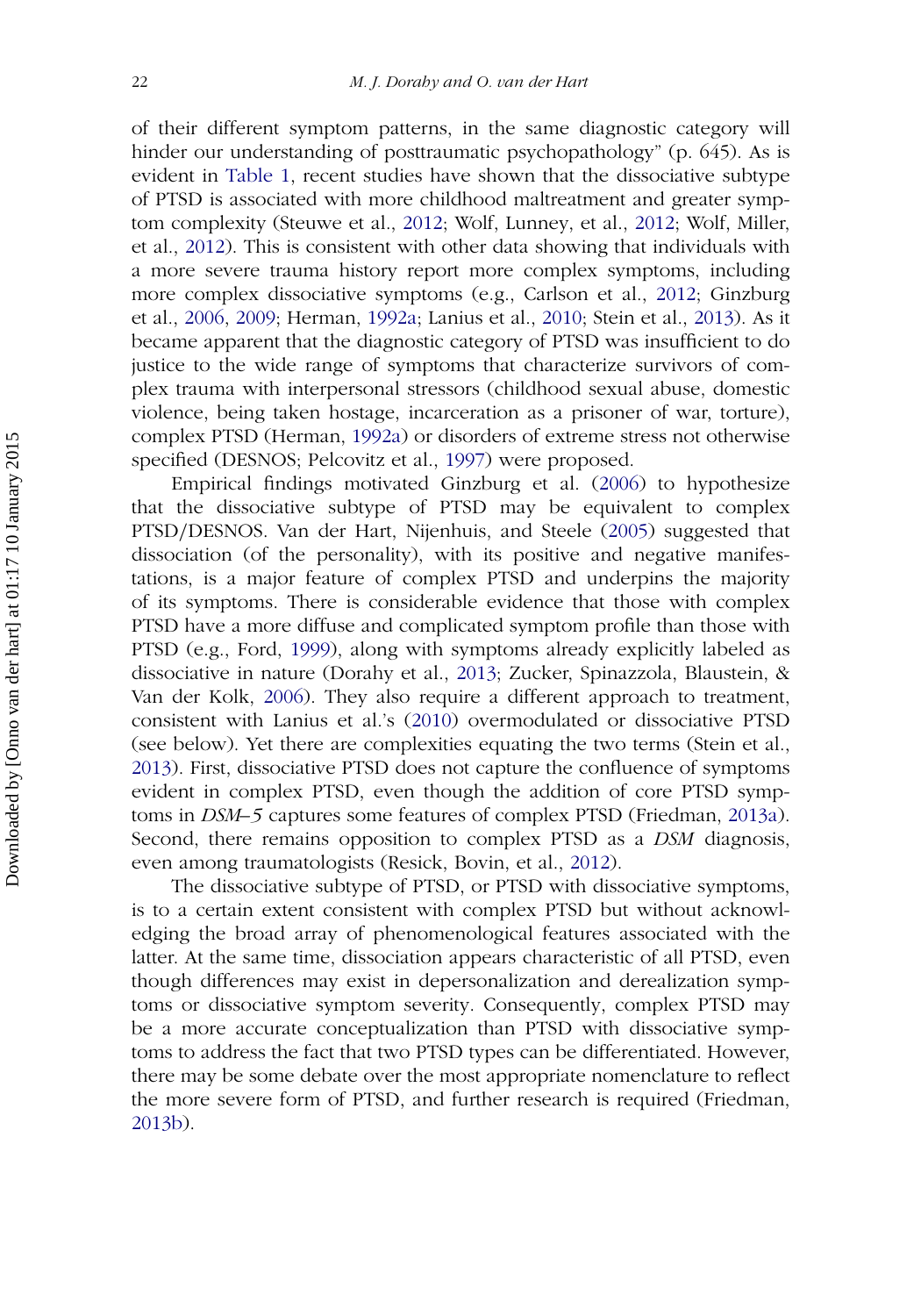## What Is the Clinical Relevance of Distinguishing Different Types of PTSD?

The empirically supported treatment for PTSD consists of *exposure-based interventions* (cf. Foa, Keane, Friedman, & Cohen, [2009\)](#page-18-10). Yet the standard of care when the disorder is more complicated, such as with complex PTSD, trauma-related borderline personality disorder, and complex dissociative disorders, is *phase-oriented treatment* (e.g., Brown, Scheflin, & Hammond, [1998;](#page-18-12) Courtois & Ford, [2009;](#page-18-10) Herman, [1992b;](#page-19-15) International Society for the Study of Trauma and Dissociation, [2011;](#page-19-16) Lanius et al., [2010,](#page-19-1) [2012;](#page-18-1) Van der Hart et al., [2006\)](#page-21-1). The treatment phases are (a) safety, stabilization, symptom reduction, and skills training; (b) treatment of traumatic memories; and (c) personality (re)integration and (re)habilitation. Their application often takes the form of a spiral, in which different phases can be alternated according to the client's needs. Phase-oriented treatment models have developed based on consistent clinical observations that the majority of patients with complex trauma-related disorders need to develop specific skills prior to meeting the challenges of integrating traumatic memories and their personality. Empirical support is developing for this clinical standard of care (e.g., Cloitre et al., [2012;](#page-18-3) Courtois & Ford, [2009\)](#page-18-10).

The distinct approaches to treatment further underline the importance of distinguishing between two types of PTSD (Carlson et al., [2012;](#page-18-1) Cloitre et al., [2012;](#page-18-3) Dalenberg & Carlson, [2012;](#page-18-0) Lanius et al., [2010;](#page-19-1) Resick, Suvak, et al., [2012\)](#page-20-13). For this reason, the inclusion of a dissociative subtype of PTSD in the *DSM–5* is laudable. It allows official acknowledgment of a more complicated form of PTSD that requires a different form of intervention for a successful treatment outcome. However, *it does not acknowledge the dissociative features of PTSD more broadly, incorrectly limits dissociative symptoms to a restrictive number of psychoform manifestations, and incorrectly implies the existence of a nondissociative type of PTSD.*

#### **CONCLUSION**

Even though there are indeed differences between the two subtypes of PTSD that are denoted nondissociative and dissociative, this differential labeling seems to be problematic. PTSD generally involves dissociation. Depersonalization and derealization, which characterize *DSM*'s dissociative subtype of PTSD are a restricted and non-representative reflection of dissociative symptoms in general, and dissociative symptoms in PTSD in particular. Bringing the psychoform and somatoform positive (e.g., flashbacks, voice hearing, jarring genital pain) and negative (e.g., amnesia, anesthesia) symptoms of dissociation into empirical research on PTSD will allow a greater elucidation of dissociation in PTSD. This will ensure dissociation is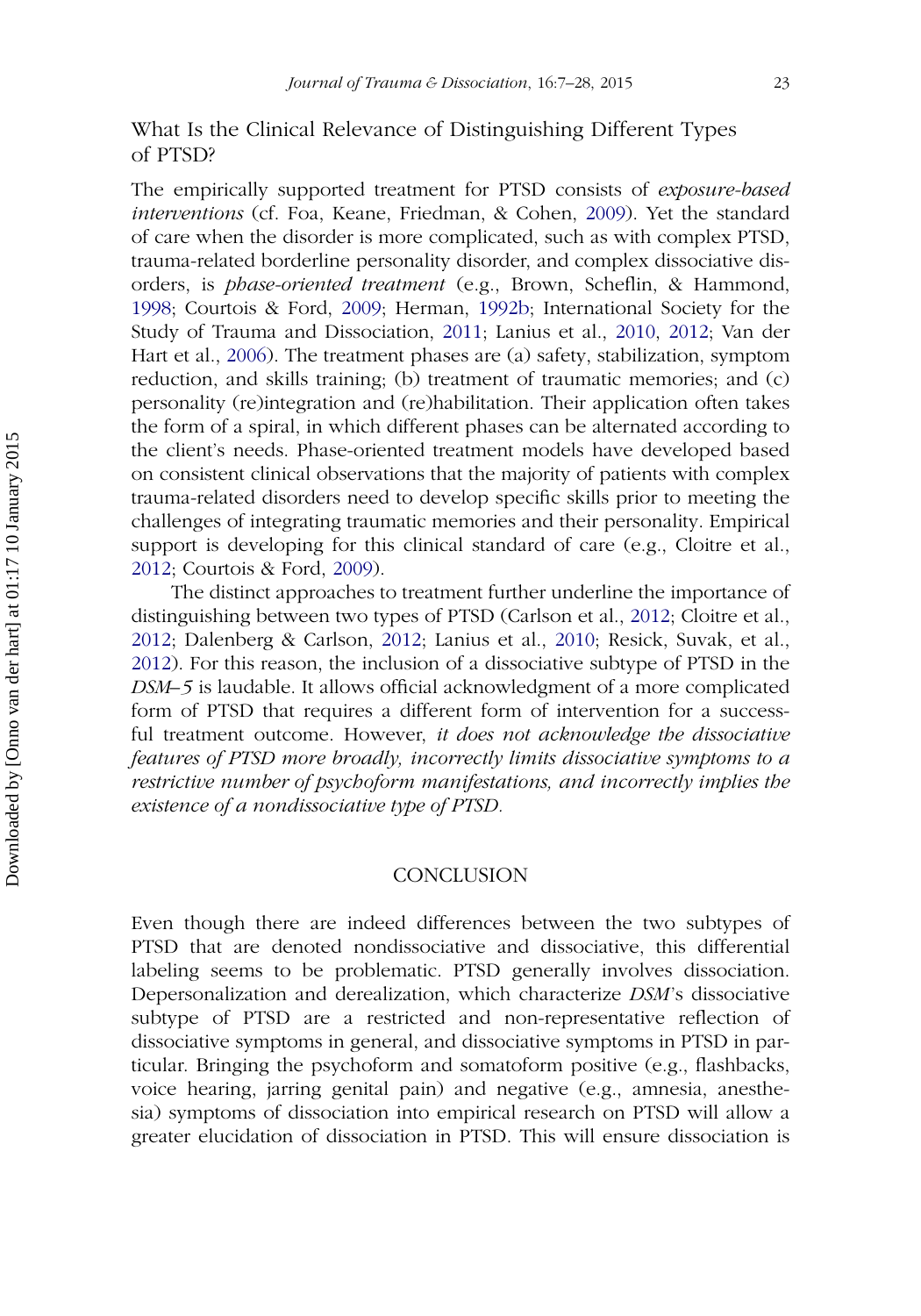not consigned to a subtype of restricted and disputed features. Old observations (Janet, [1909\)](#page-19-17) and modern research (Van der Kolk et al., [1996\)](#page-21-12) indicate that the earlier the age of onset and the more severe the traumatization in terms of intensity, duration, and repetition, the more complex the dissociation and related problems. In such cases phase-oriented treatment is indicated. Future research requires conceptually sound understandings of dissociation to safeguard against it being misconstrued or limited in the study of PTSD. Now that dissociation has been formally recognized as central to a subset of PTSD, the next empirical steps are to determine its importance for all PTSD.

#### ACKNOWLEDGMENTS

We would like to thank Anne DePrince, PhD, and Jolanda Treffers for their helpful comments on this article.

#### **REFERENCES**

- <span id="page-17-2"></span>Alarcon, R. D., Deering, C. G., Glover, S. G., Ready, D. J., & Eddleman, H. C. (1997). Should there be a clinical typology of posttraumatic stress disorder? *Australian and New Zealand Journal of Psychiatry*, *31*, 159–167.
- <span id="page-17-8"></span>American Psychiatric Association. (1994). *Diagnostic and statistical manual of mental disorders* (4th ed.). Washington, DC: Author.
- <span id="page-17-0"></span>American Psychiatric Association. (2013). *Diagnostic and statistical manual of mental disorders* (5th ed.). Washington, DC: Author.
- <span id="page-17-4"></span>Blake, D. D., Weathers, F. W., Nagy, L. M., Kaloupek, D. G., Gusman, F. D., Charney, D. S., & Keane, T. M. (1995). The development of a clinician-administered PTSD scale. *Journal of Traumatic Stress*, *8*, 75–90.
- <span id="page-17-3"></span>Bremner, J. D. (1999). Acute and chronic responses to psychological trauma: Where do we go from here? *American Journal of Psychiatry*, *156*, 349–351.
- <span id="page-17-6"></span>Bremner, J. D., Krystal, J. H., Putnam, F., Southwick, S. M., Marmar, C., Charney, D. S., & Mazure, C. M. (1998). Measurement of dissociative states with the Clinician-Administered Dissociative States Scale (CADSS). *Journal of Traumatic Stress*, *11*, 125–136.
- <span id="page-17-7"></span>Bremner, J. D., & Vermetten, E. (2007). Psychiatric approaches to dissociation: Integrating history, biology and clinical assessment. In E. Vermetten, M. J. Dorahy, & D. Spiegel (Eds.), *Traumatic dissociation: Neurobiology and treatment* (pp. 239–258). Arlington, VA: American Psychiatric.
- <span id="page-17-1"></span>Brett, E. A. (1996). The classification of posttraumatic stress disorder. In B. A. van der Kolk, A. C. McFarlane, & L. Weisaeth (Eds.), *Traumatic stress: The overwhelming experience on mind, body, and society* (pp. 117–128). New York, NY: Guilford Press.
- <span id="page-17-5"></span>Briere, J. (1995). *Trauma Symptom Inventory*. Odessa, FL: Psychological Assessment Resources.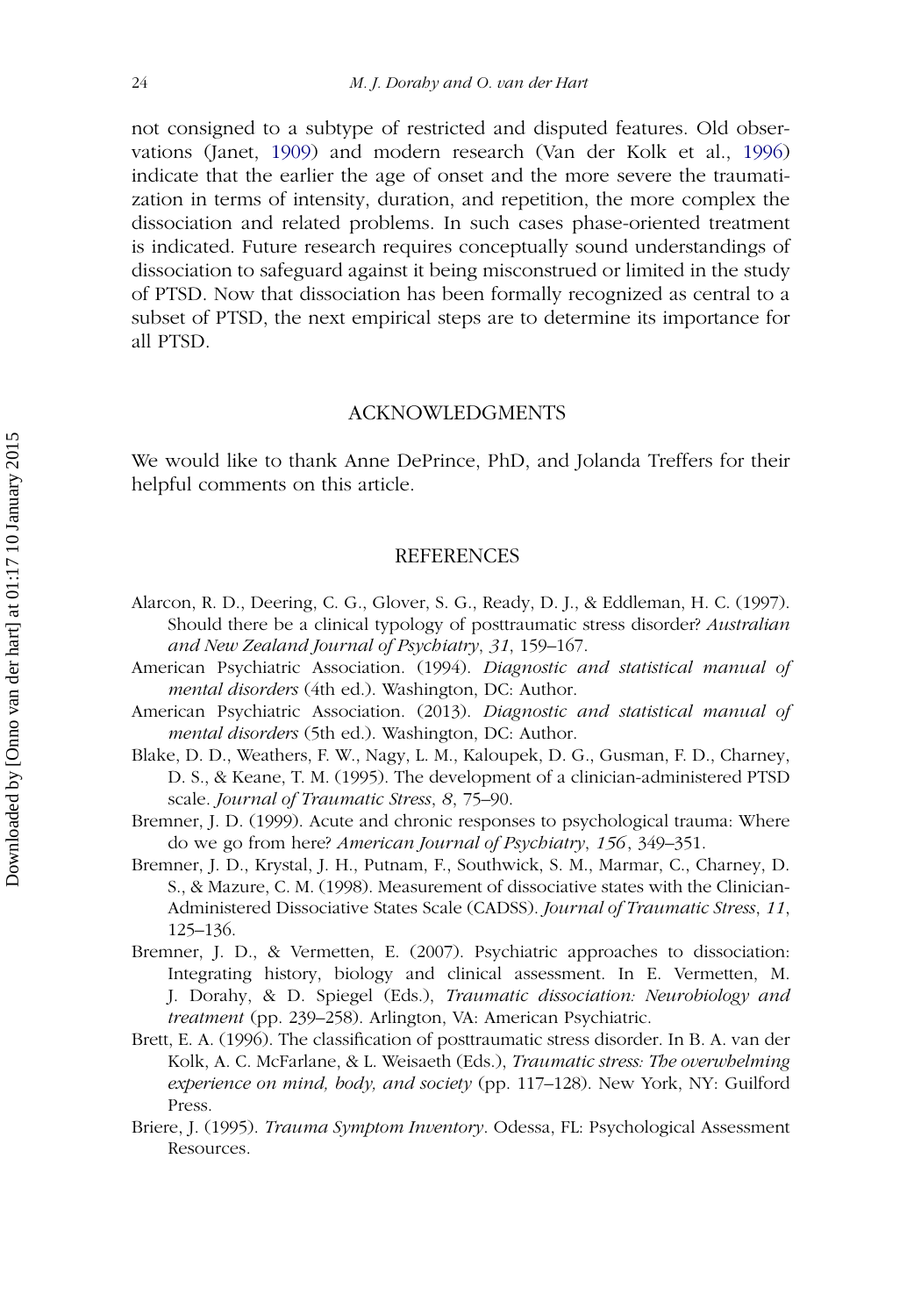- <span id="page-18-4"></span>Briere, J. (2002). *Multiscale Dissociation Inventory*. Odessa, FL: Psychological Assessment Resources.
- <span id="page-18-12"></span>Brown, D., Scheflin, A. W., & Hammond, D. C. (1998). *Memory, trauma treatment, and the law*. New York, NY: Norton.
- <span id="page-18-6"></span>Bryant, R. A., O'Donnell, M. L., Creamer, M., McFarlane, A. C., & Silove, D. (2011). Posttraumatic intrusive symptoms across psychiatric disorders. *Journal of Psychiatric Research*, *45*, 842–847.
- Cardeña, E., & Carlson, E. (2011). Acute stress disorder revisited. *Annual Review of Clinical Psychology*, *7*, 245–267.
- Cardeña, E., Koopman, C., Classen, C., Waelde, L. C., & Spiegel, D. (2000). Psychometric properties of the Stanford Acute Stress Reaction Questionnaire (SASRQ): A valid and reliable measure of acute stress. *Journal of Traumatic Stress*, *13*, 719–734.
- <span id="page-18-1"></span>Carlson, E. B., Dalenberg, C., & McDade-Montez, E. (2012). Dissociation in posttraumatic stress disorder, Part 1: Definitions and review of research. *Psychological Trauma: Theory, Research, Practice and Policy*, *4*, 479–489.
- <span id="page-18-5"></span>Carlson, E. B., & Putnam, F. W. (1993). An update on the Dissociative Experiences Scale. *Dissociation*, *6*(1), 16–27.
- <span id="page-18-7"></span>Carlson, E. B., Waelde, L., Palmieri, P. A., Smith, S., McDade-Montez, E., & Gautier, J. (2011, November). Validation studies of the Traumatic Dissociation Scale: A measure of dissociation associated with traumatic stress [Abstract]. Presented at the Symposium conducted at the Annual Meeting of the International Society of Traumatic Stress Studies, Baltimore, MD.
- <span id="page-18-2"></span>Chu, J. A. (1998). *Rebuilding shattered lives: The responsible treatment of complex post-traumatic and dissociative disorders*. New York, NY: Wiley.
- <span id="page-18-3"></span>Cloitre, M., Petkova, E., Wang, J., & Lassell, F. L. (2012). An examination of the influence of a sequential treatment on the course and impact of dissociation among women with PTSD related to childhood abuse. *Depression and Anxiety*, *29*, 709–717.
- <span id="page-18-10"></span>Courtois, C. A., & Ford, J. D. (Eds.). (2009). *Complex traumatic stress disorders: An evidence-based guide*. New York, NY: Guilford Press.
- <span id="page-18-0"></span>Dalenberg, C., & Carlson, E. B. (2012). Dissociation in posttraumatic stress disorder, Part II: How theoretical models fit the empirical evidence and recommendations for modifying the diagnostic criteria for PTSD. *Psychological Trauma: Theory, Research, Practice and Policy*, *4*, 551–559.
- <span id="page-18-9"></span>Dell, P. F. (2009). Understanding dissociation. In P. F. Dell & J. A. O'Neil (Eds.), *Dissociation and the dissociative disorders:* DSM–V *and beyond* (pp. 709–825). New York, NY: Routledge.
- <span id="page-18-11"></span>Dorahy, M. J., Corry, M., Shannon, M., Webb, K., McDermott, B., Ryan, M., & Dyer, K. F. W. (2013). Complex trauma and intimate relationships: The impact of shame, guilt and dissociation. *Journal of Affective Disorders*, *147*, 72–79.
- <span id="page-18-8"></span>Dorahy, M. J., & Van der Hart, O. (2007). Trauma and dissociation: A historical perspective. In E. Vermetten, M. J. Dorahy, & D. Spiegel (Eds.), *Traumatic dissociation: Neurobiology and treatment* (pp. 3–30). Arlington, VA: American Psychiatric.
- Foa, E. B., Keane, T. M., Friedman, M. J., & Cohen, J. A. (Eds.). (2009). *Effective treatments for PTSD* (2nd rev. ed.). New York, NY: Guilford Press.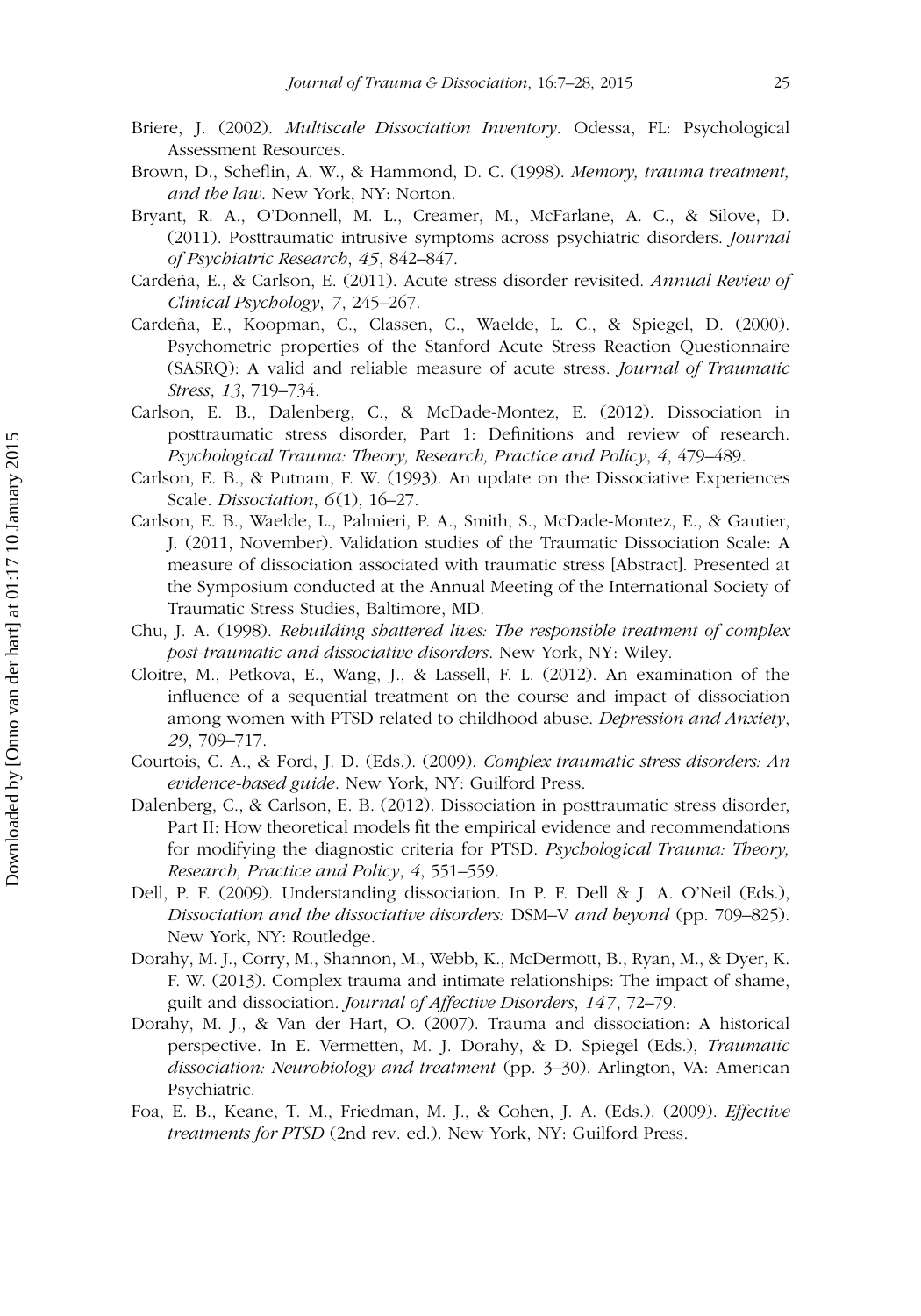- <span id="page-19-14"></span>Ford, J. D. (1999). Disorders of extreme stress following warzone military trauma: Associated features of post-traumatic stress disorder (PTSD) or comorbid but distinct syndromes. *Journal of Consulting and Clinical Psychology*, *67*, 3–12.
- <span id="page-19-3"></span>Friedman, M. J. (2013a). Finalizing PTSD in *DSM–5:* Getting here from there and where to go next. *Journal of Traumatic Stress*, *26*, 548–556.
- <span id="page-19-4"></span>Friedman, M. J. (2013b). PTSD in *DSM–5:* Reply to Brewin (2013), Kilpatrick (2013), and Maercker and Perkonigg (2013). *Journal of Traumatic Stress*, *26*, 567–569.
- <span id="page-19-12"></span>Ginzburg, K., Butler, L. D., Saltzman, K., & Koopman, C. (2009). Dissociative reactions in PTSD. In P. F. Dell & J. A. O'Neil (Eds.), *Dissociation and the dissociative disorders:* DSM–V *and beyond* (pp. 457–469). New York, NY: Routledge.
- <span id="page-19-2"></span>Ginzburg, K., Koopman, C., Butler, L. D., Palesh, O., Kraemer, H. C., Classen, C. C., & Spiegel, D. (2006). Evidence for a dissociative subtype of post-traumatic stress disorder among help-seeking childhood sexual abuse survivors. *Journal of Trauma & Dissociation*, *7*(2), 7–27.
- <span id="page-19-10"></span>Gupta, M. A. (2013). Review of somatic symptoms in post-traumatic stress disorder. *International Review of Psychiatry*, *25*, 86–99.
- <span id="page-19-8"></span>Halligan, S. L., Michael, T., Clark, D. M., & Ehlers, A. (2003). Posttraumatic stress disorder following assault: The role of cognitive processing, trauma memory, and appraisal. *Journal of Consulting and Clinical Psychology*, *71*, 419–431.
- <span id="page-19-13"></span>Herman, J. L. (1992a). Complex PTSD: A syndrome in survivors of prolonged and repeated trauma. *Journal of Traumatic Stress*, *5*, 377–392.
- <span id="page-19-15"></span>Herman, J. L. (1992b). *Trauma and recovery*. New York, NY: Basic Books.
- <span id="page-19-9"></span>Holmes, E. A., Brewin, C. R., & Hennessy, R. G. (2004). Trauma films, information processing, and intrusive memory development. *Journal of Experimental Psychology: General*, *133*(1), 3–22.
- <span id="page-19-16"></span>International Society for the Study of Trauma and Dissociation. (2011). Guidelines for treating dissociative identity disorder in adults, third revision. *Journal of Trauma & Dissociation*, *12*, 115–187.
- <span id="page-19-11"></span>Janet, P. (1889). *L'automatisme psychologique* [*Psychological automatism*]. Paris, France: F. Alcan.
- <span id="page-19-5"></span>Janet, P. (1907). *The major symptoms of hysteria*. London, England: Macmillan.
- <span id="page-19-17"></span>Janet, P. (1909). Problèmes psychologiques de l'émotion [Psychological problems of emotion]. *Revue Neurologique*, *17*, 1551–1687.
- <span id="page-19-6"></span>Lanius, R. A., Bluhm, R., Lanius, U., & Pain, C. (2006). A review of neuroimaging studies in PTSD: Heterogeneity of response to symptom provocation. *Journal of Psychiatric Research*, *40*, 709–729.
- <span id="page-19-0"></span>Lanius, R. A., Brand, B., Vermetten, E., Frewen, P. A., & Spiegel, D. (2012). The dissociative subtype of posttraumatic stress disorder: Rationale, clinical and neurobiological evidence, and implications. *Depression and Anxiety*, *29*, 701–708.
- <span id="page-19-1"></span>Lanius, R. A., Vermetten, E., Loewenstein, R. J., Brand, B., Schmahl, C., Bremner, J. D., & Spiegel, D. (2010). Emotion modulation in PTSD: Clinical and neurobiological evidence of a dissociative subtype. *American Journal of Psychiatry*, *167*, 640–647.
- <span id="page-19-7"></span>Lanius, R. A., Williamson, P. C., Bluhm, R. L., Densmore, M., Boksman, K., Neufeld, R. J., *...* Menon, R. S. (2005). Functional connectivity of dissociative responses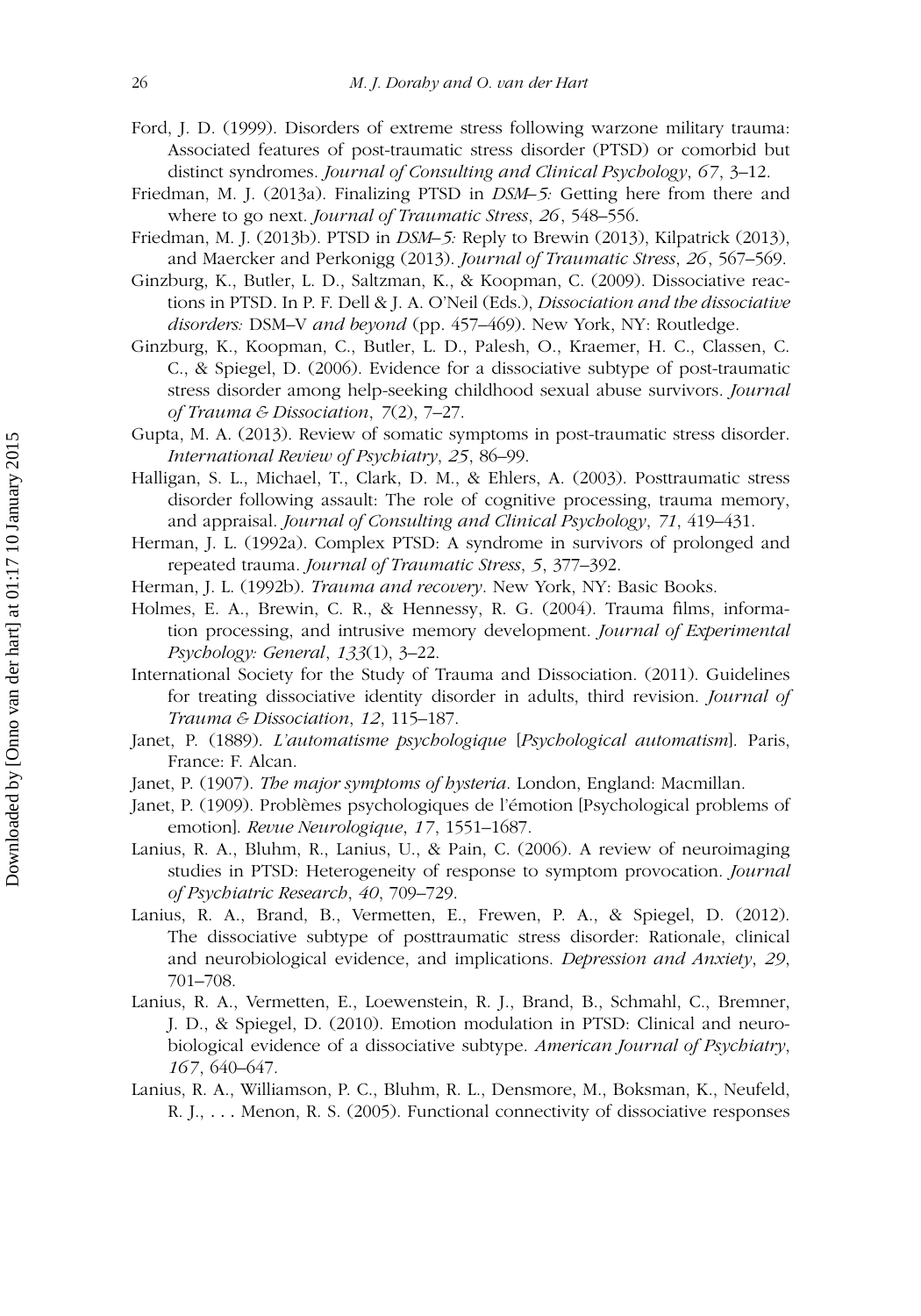in posttraumatic stress disorder: A functional magnetic resonance imaging investigation. *Biological Psychiatry*, *57*, 873–884.

- <span id="page-20-6"></span>Lanius, R. A., Williamson, P. C., Boksman, K., Densmore, M., Gupta, M., Neufeld, R. J., *...* Menon, R. S. (2002). Brain activation during script-driven imagery induced dissociative responses in PTSD: A functional magnetic resonance imaging investigation. *Biological Psychiatry*, *52*, 305–311.
- <span id="page-20-5"></span>Lanius, R. A., Williamson, P. C., Densmore, M., Boksman, K., Gupta, M., Neufeld, R. J., *...* Menon, R. S. (2001). Neural correlates of traumatic memories in posttraumatic stress disorder: A functional MRI investigation. *American Journal of Psychiatry*, *158*, 1920–1922.
- <span id="page-20-9"></span>Lyttle, N., Dorahy, M. J., Hanna, D., & Huntjens, R. J. (2010). Conceptual and perceptual priming and dissociation in chronic posttraumatic stress disorder. *Journal of Abnormal Psychology*, *119*, 777–790.
- <span id="page-20-3"></span>Marmar, C. R., Weiss, D. S., & Metzler, T. J. (1997). The Peritraumatic Dissociative Experiences Questionnaire. In J. P. Wilson & T. M. Keane (Eds.), *Assessing psychological trauma and PTSD* (pp. 412–428). New York, NY: Guilford Press.
- <span id="page-20-8"></span>Murray, J., Ehlers, A., & Mayou, R. A. (2002). Dissociation and posttraumatic stress disorder: Two prospective studies of motor vehicle accident survivors. *British Journal of Psychiatry*, *180*, 363–368.
- <span id="page-20-11"></span>Myers, C. S. (1940). *Shell shock in France 1914-1918*. Cambridge, England: Cambridge University Press.
- <span id="page-20-10"></span>Nijenhuis, E. R. S., & Van der Hart, O. (2011). Dissociation in trauma: A new definition and comparison with previous formulations. *Journal of Trauma & Dissociation*, *12*, 416–445.
- <span id="page-20-12"></span>Pelcovitz, D., Van der Kolk, B. A., Roth, S., Mandel, F., Kaplan, S., & Resick, P. (1997). Development of a criteria set and a Structured Interview for the Disorders of Extreme Stress (SIDES). *Journal of Traumatic Stress*, *10*, 3–16.
- <span id="page-20-2"></span>Putnam, F. W., Carlson, E. B., Ross, C. A., Anderson, G., Clark, P., Torem, M., *...* Braun, B. G. (1996). Patterns of dissociation in clinical and non-clinical samples. *Journal of Nervous and Mental Disease*, *184*, 673–679.
- <span id="page-20-13"></span>Resick, P. A., Bovin, M. J., Calloway, A. L., Dick, A. M., King, M. W., Mitchell, K. S., *...* Wolf, E. J. (2012). A critical evaluation of the complex PTSD literature: Implications for *DSM–5. Journal of Traumatic Stress*, *25*, 1–11.
- <span id="page-20-1"></span>Resick, P. A., Suvak, M. K., Johnides, B. D., Mitchell, K. S., & Iverson, K. M. (2012). The impact of dissociation on PTSD treatment with cognitive processing therapy. *Depression and Anxiety*, *29*, 718–730.
- <span id="page-20-0"></span>Simeon, D. (2007). Relationship between dissociation and posttraumatic stress disorder. In E. Vermetten, M. J. Dorahy, & D. Spiegel (Eds.), *Traumatic dissociation: Neurobiology and treatment* (pp. 77–101). Arlington, VA: American Psychiatric.
- <span id="page-20-4"></span>Steele, K., Dorahy, M. J., Van der Hart, O., & Nijenhuis, E. R. S. (2009). Dissociation versus alterations in consciousness: Related but different concepts. In P. F. Dell & J. A. O'Neil (Eds.), *Dissociation and the dissociative disorders:* DSM–V *and beyond* (pp. 155–170). New York, NY: Routledge.
- <span id="page-20-7"></span>Stein, D. J., Koenen, K. C., Friedman, M. J., Hill, E., McLaughlin, K. A., Petukhova, M., *...* Kessler, R. C. (2013). Dissociation in posttraumatic stress disorder: Evidence from the world mental health survey. *Biological Psychiatry*, *73*, 302–312.